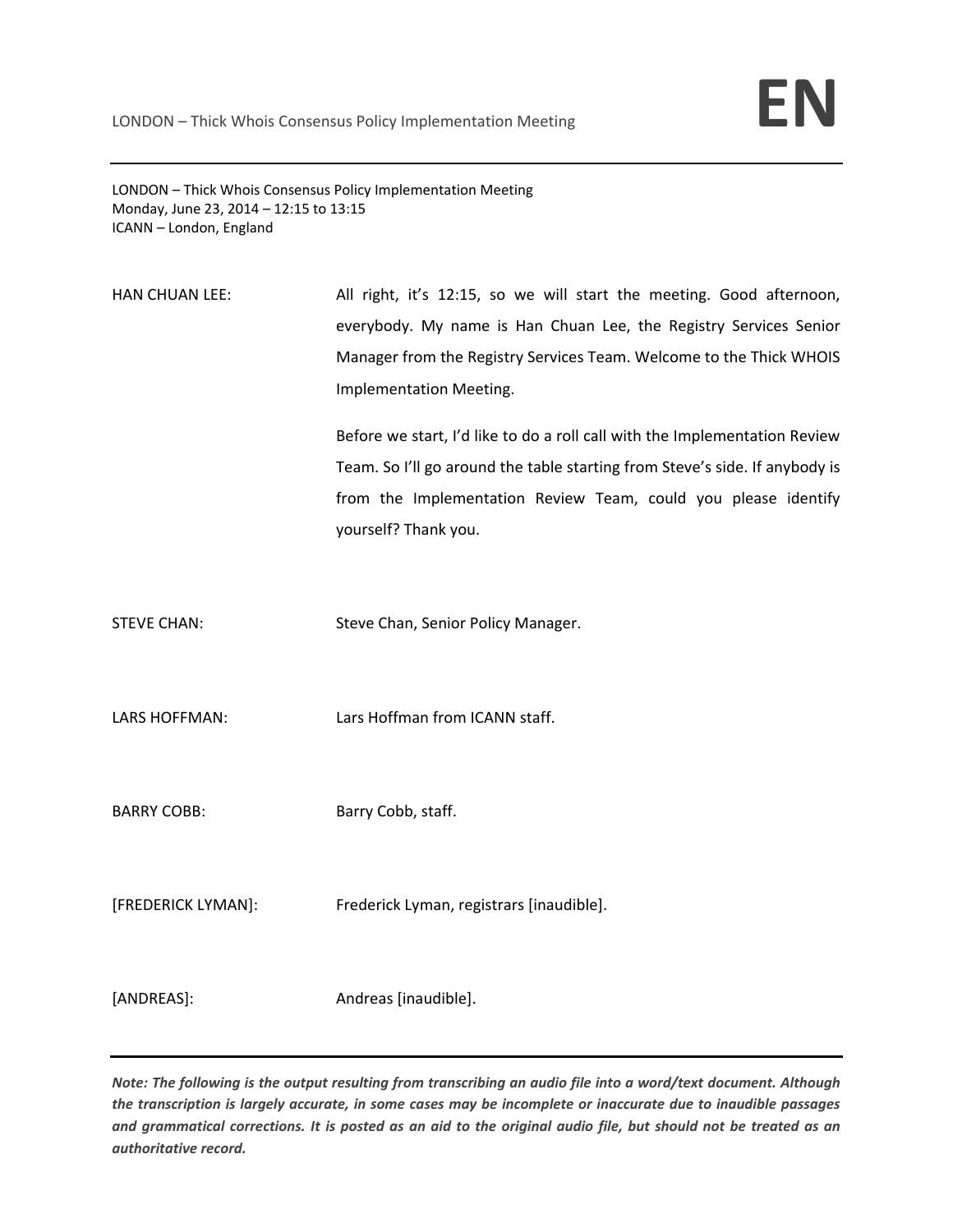| TATIANA KHRAMTSOVA:    | Tatiana Khramtsova from RU-CENTER.                    |
|------------------------|-------------------------------------------------------|
| UNIDENTIFIED MALE:     | [inaudible] registrar and from the IRT.               |
| UNIDENTIFIED FEMALE:   | [inaudible]                                           |
| <b>HAN CHUAN LEE:</b>  | Yeah, if you'd like, let us know that you're present. |
| ZILLAH WATSON:         | Zillah Watson, [inaudible] from the BBC.              |
| <b>MARIKA KONINGS:</b> | Marika Konings, ICANN staff.                          |
| [DAMIEN]:              | Damien [inaudible] Senior Chief.                      |
| [MARK SEGALL]:         | [Mark Segall]. I'm also ICANN staff.                  |
| <b>DENNIS CHANG:</b>   | Dennis Chang, ICANN staff.                            |

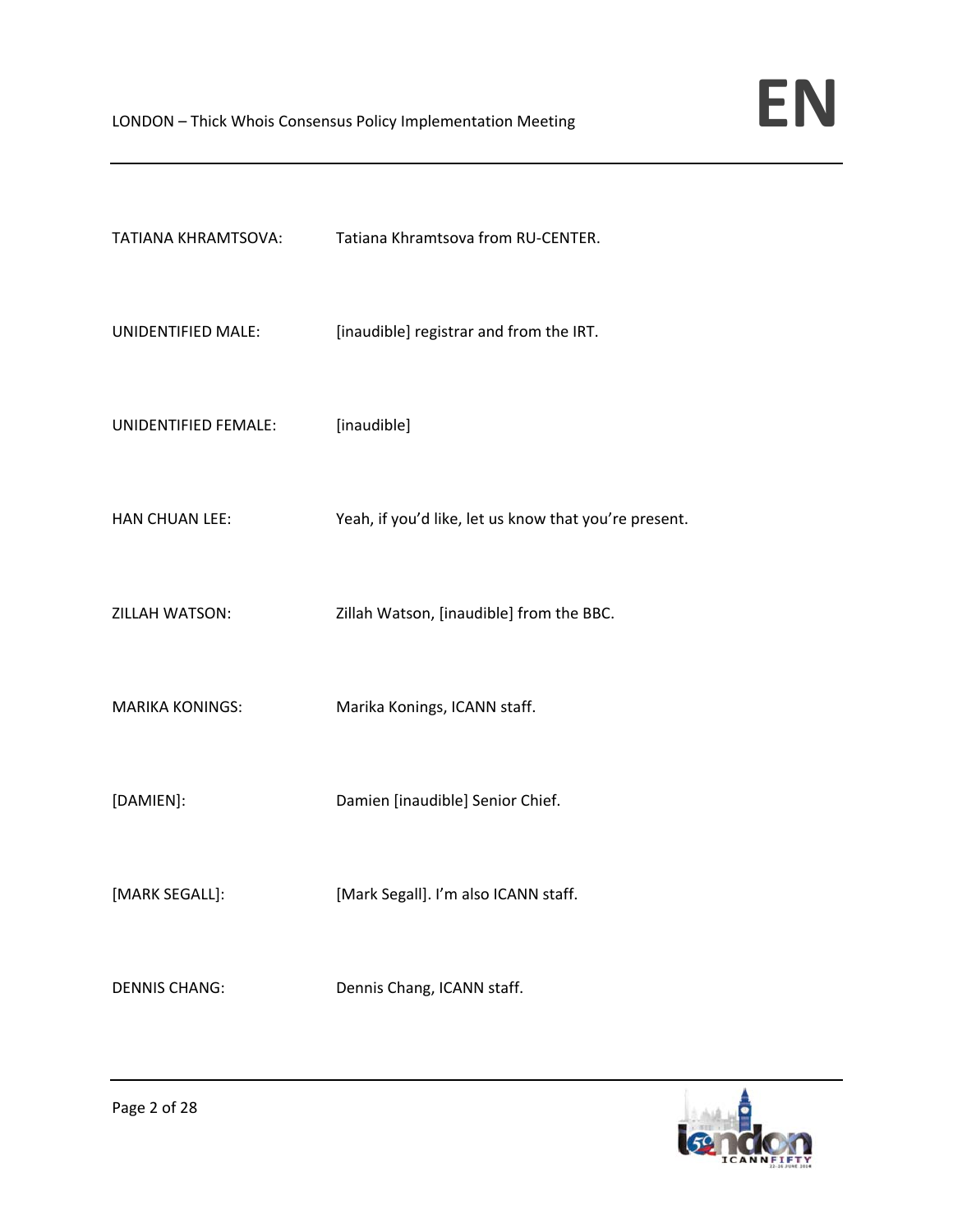| <b>TONY FARROW:</b>    | Tony Farrow, ICM Registry.              |
|------------------------|-----------------------------------------|
| <b>HOWARD LI:</b>      | Howard Li, ICANN staff.                 |
| <b>MIKE ZUPKE:</b>     | Mike Zupke, ICANN staff.                |
| <b>JOE WALDREN:</b>    | Joe Waldren from Verisign.              |
| PAT KANE:              | Pat Kane, Verisign.                     |
| MICHALE MURPHY:        | Mike Murphy, Com Laude registrar.       |
| <b>DAN RODGERS:</b>    | Dan Rodgers, Paragon Internet Group.    |
| <b>CHRIS PELLING:</b>  | Chris Pelling, NetEarth One. Registrar. |
| UNIDENTIFIED FEMALE:   | [inaudible] from .madrid.               |
| <b>ANDREA FELTNER:</b> | Andrea Feltner from Neustar.            |

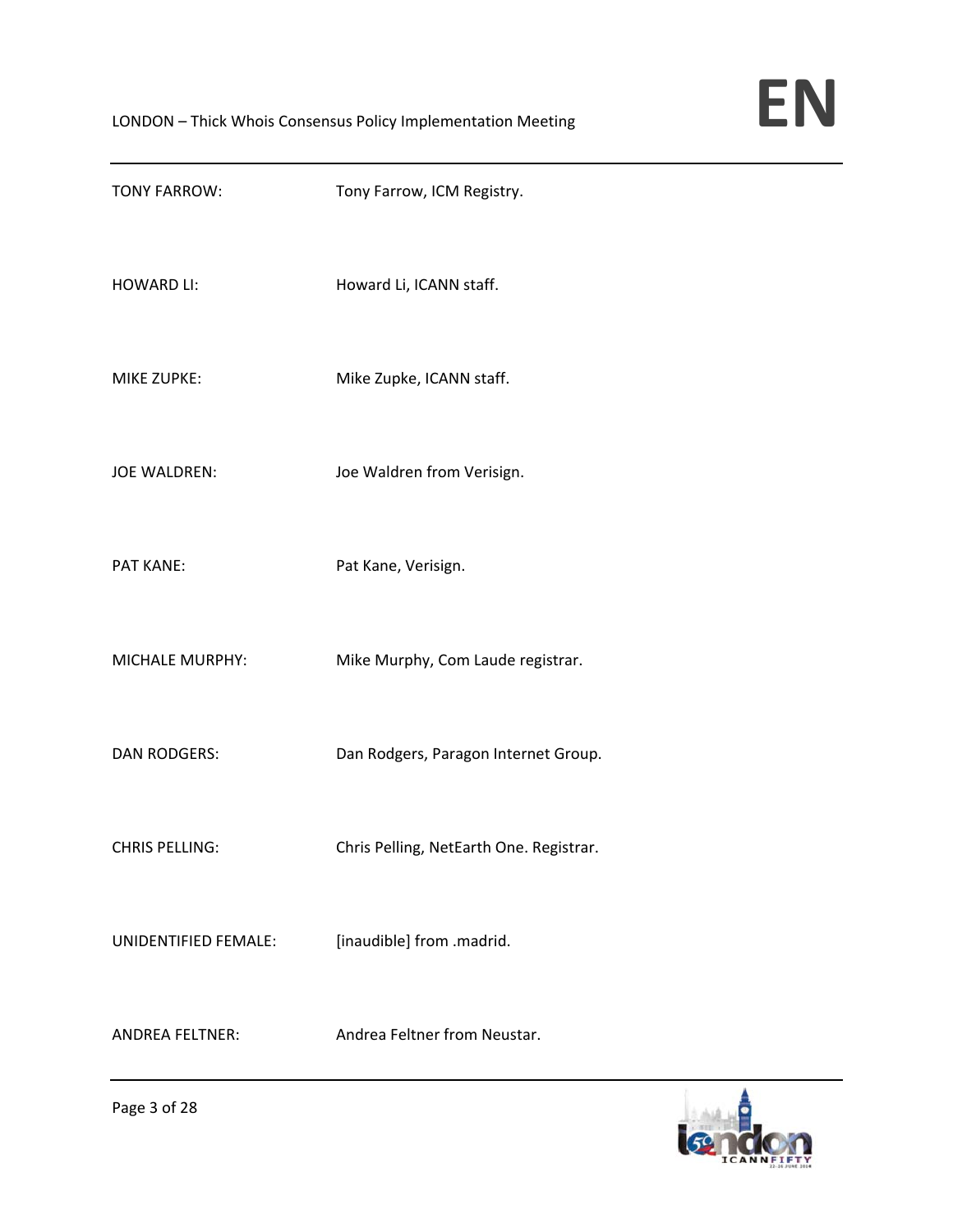ANN YAMASHITA: Ann Yamashita, ICANN staff.

HAN CHUAN LEE: Thank you. Does anybody behind want to identify yourself? And if you are also from the IRT would you please identify yourself as well? No? All right, thank you.

> This is the Thick WHOIS Consensus Policy Implementation meeting. This is the agenda for the meeting. We're going to give you an update on the implementation so far. Then we have a discussion with the IRT on the implementation plan as scheduled and [that's part] of the implementation plan. We're going to talk about the outreach and education and the next step with the IRT.

> Okay, this slide. In February this year, the ICANN Board made a resolution to adopt the Council policy recommendation for the WHOIS and to direct the President and CEO to develop and execute an implementation plan. So that's where we are today.

> As of March this year, the Staff Implementation Project Team has been formed and a draft implementation plan has been drafted since then.

> To address Recommendation 3, we also have a member from the ICANN legal team as part of the project team to advise us on Recommendation 3.

> This is the suggested engagement of [inaudible] with the IRT. So if members of the IRT, whether you're present physically or you're in the Adobe Connect, please [inaudible] comments.

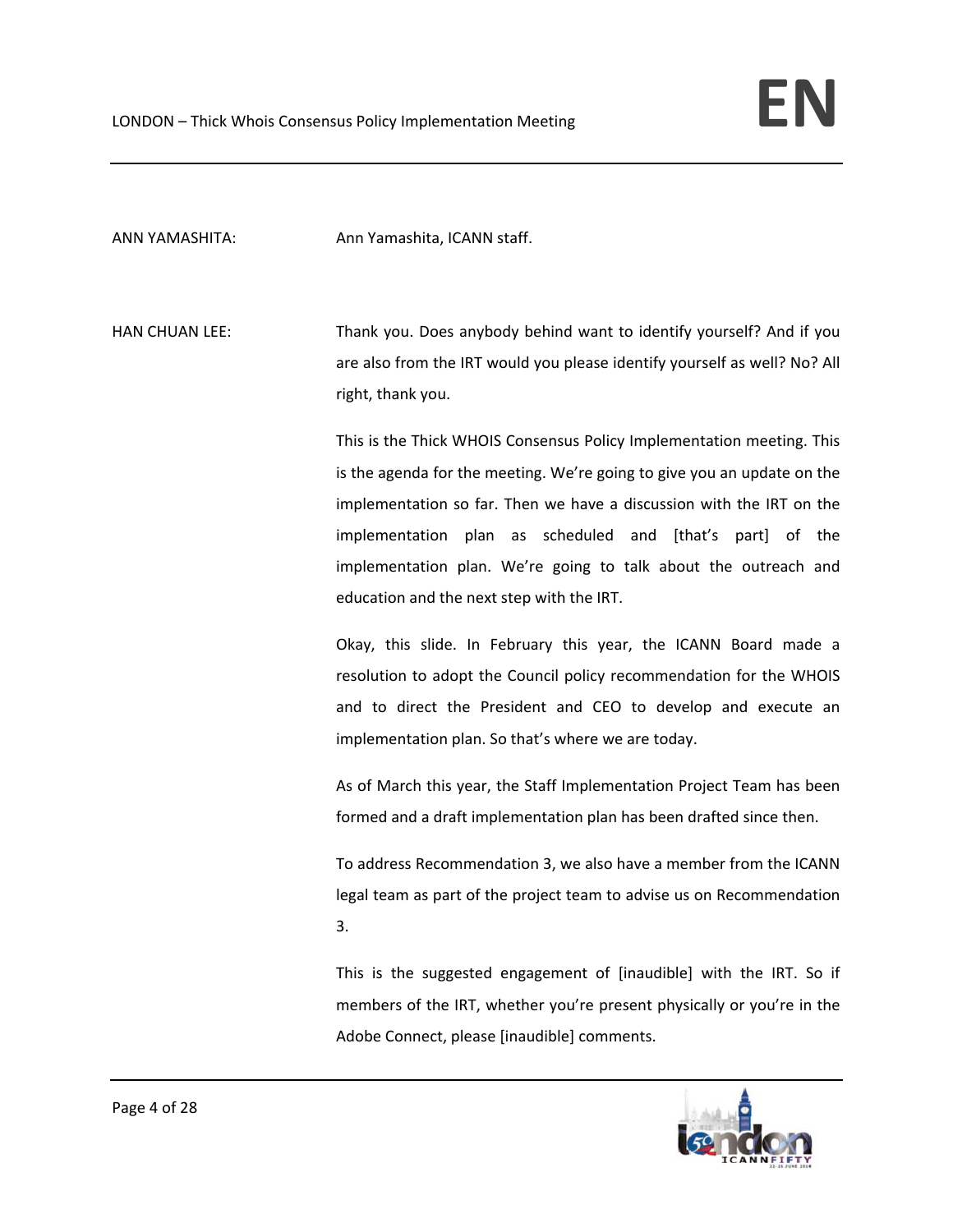Before we publish any document, we will definitely send it to the IRT for review and comments. So we will give you a list 30 days, more than a month, to review the document and to give us any comments if you have of the document.

We are proposing a regular teleconference with the IRT on perhaps a bimonthly basis. If you feel that that's too much monthly, or even once every two months, please let us know what is your preference. Definitely this discussion will also be carried out via the mailing list, and as much as possible, we're going to have face‐to‐face meeting like what we have today here.

So, comments please? Do you think – are you okay with having the review of documents giving at least a month to look into the document? Okay, I see nods around the room. Any shaking of heads? No? Okay. So I'll take it that this is agreed. And those [of] the regular teleconference meetings, what would the IRT prefer? Do you prefer bi-monthly, monthly, once every two months, once a quarter? [inaudible].

UNIDENTIFIED MALE: You should probably start off more regular meetings initially until we get the ball rolling, and then depending on what we need after that.

HAN CHUAN LEE: So should we start with a monthly call, and then going from there where we decide that maybe once every two months will be sufficient. We reduce the frequency.

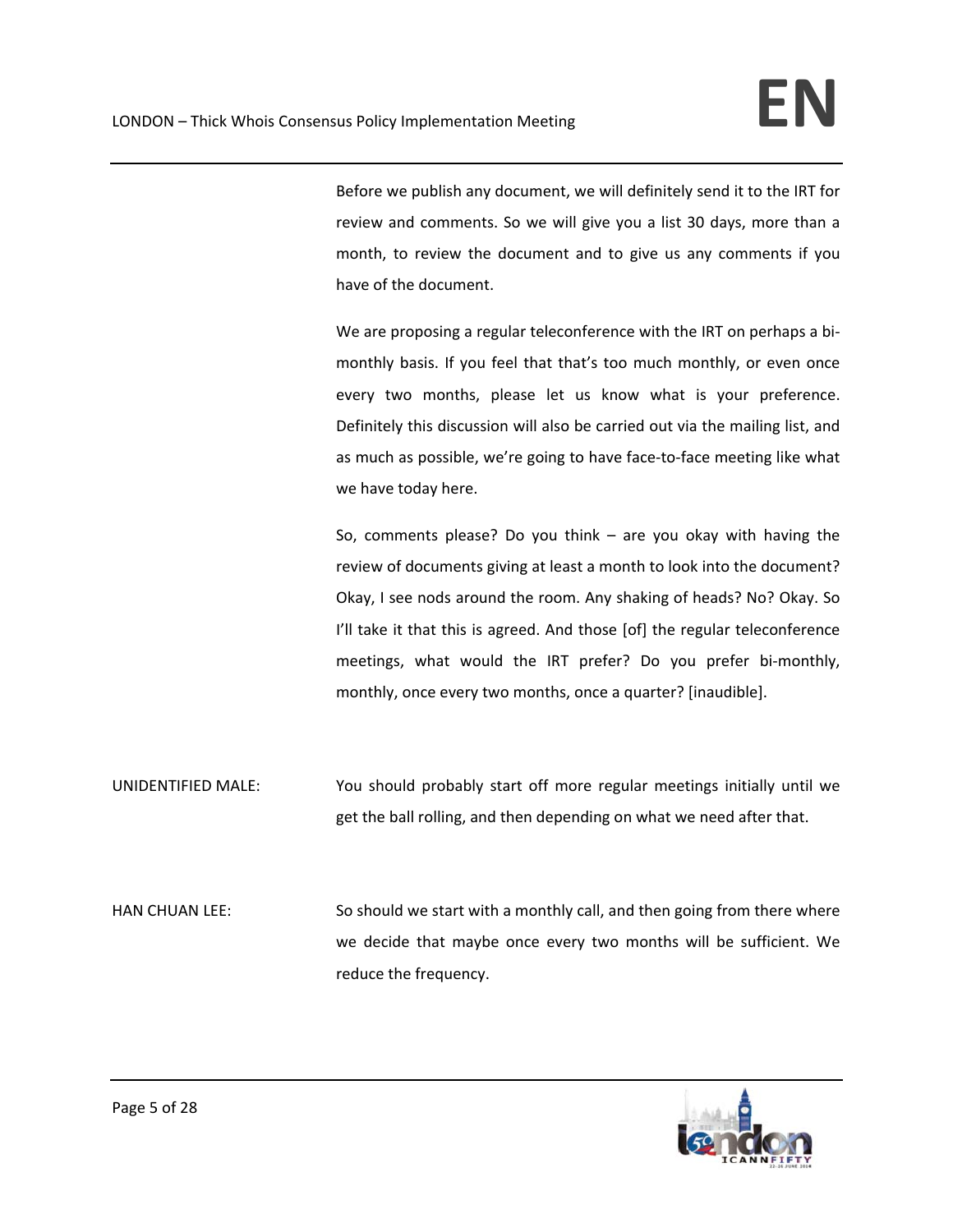UNIDENTIFIED MALE: Why don't we start twice a month and then take it down from there?

HAN CHUAN LEE: All right, okay. Right. Any other comments or suggestions from the other members of the IRT or from staff? Okay, if not, then I will start the schedule over the mailing list, a bi-monthly teleconference. I understand that there will be [some] challenges with regards to time zone. We have ICANN staff and IRT members from around the world, so we will take this discussion offline the mailing list and we try to find a suitable time and date for the regular teleconference. Next slide, please.

> Okay. We're moving to the implementation plan and schedule discussion. I'm going to give [inaudible] of TW‐IPS for this discussion. Next slide, please.

> Okay. The draft implementation plan and schedule document has been circulated to the Implementation Review Team earlier part of the month for your review. So what this document basically outlines the milestones and the timeline that we are looking at to complete each milestone as far as which of the parties are responsible. It will be a live document and we will provide a status update to that document as well.

> And in the document, I'll highlight the two key activities that we're trying to achieve with the implementation. Firstly is to transition from [a team] to a Thick WHOIS in accordance to the 2013 RAA Specification 3. This is one of the key tasks.

> The next key [I think] this is to transfer the data from the registrar to registries, especially for those of us on a Thin model. So once we move to a Thick WHOIS registration model, the data has to be transferred

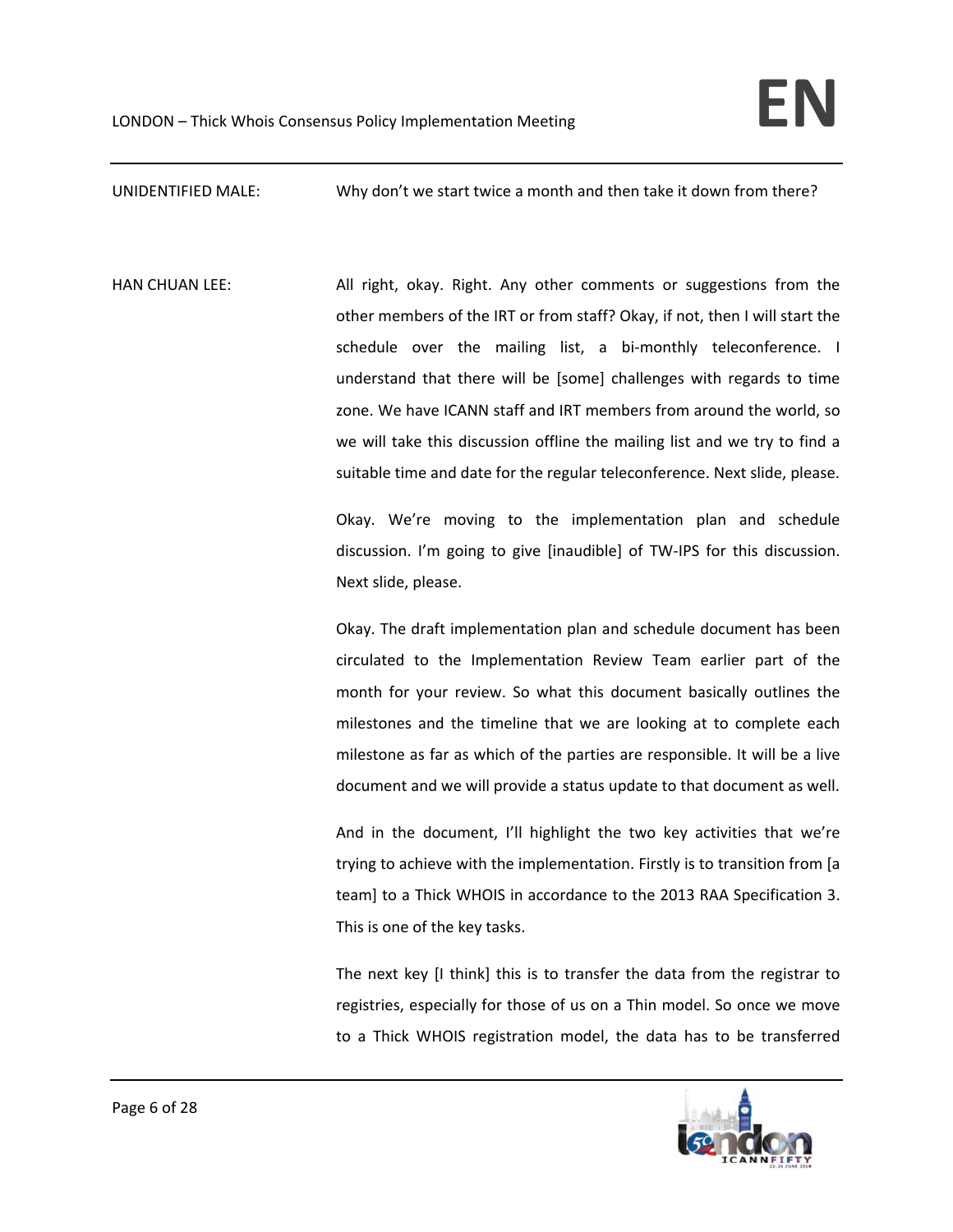over from the registrars to the registries so that both sides are [synched up]. Next slide, please.

As part of implementation, these are the proposed documents that we will be publishing. So firstly, the Transition Verification Plan. This document basically – we're going to define what is the purpose for verification as well as what are the tools that could be used for verification and what are the tasks for verification that will be carried out? And we are looking at sometime end of this year this document should be finalized.

In the implementation plan scheduled document, there's been [inaudible]. We have a little more details inside there as to when we're going to send a draft copy of the document to you for review, when we're going to send this up for public comment, and when this document is expected to be finalized. So this is one of the first documents that we'll be publishing and this should be finalized by the end of the year.

The second document is the Post-Transition Problem Resolution Plan. So as with any implementation, there will probably be some issues that we need to address after the transition. So this document basically talks about what are the possible post‐transition issues that may occur. The roles and responsibilities of the various parties to resolve these issues and who are the affected parties, so that everybody has a consistent resolution of issues, so if any registrant were to face an issue because of the post-transition or any registrar were to face an issue so they know from this document where to get help from, who to seek help from. So

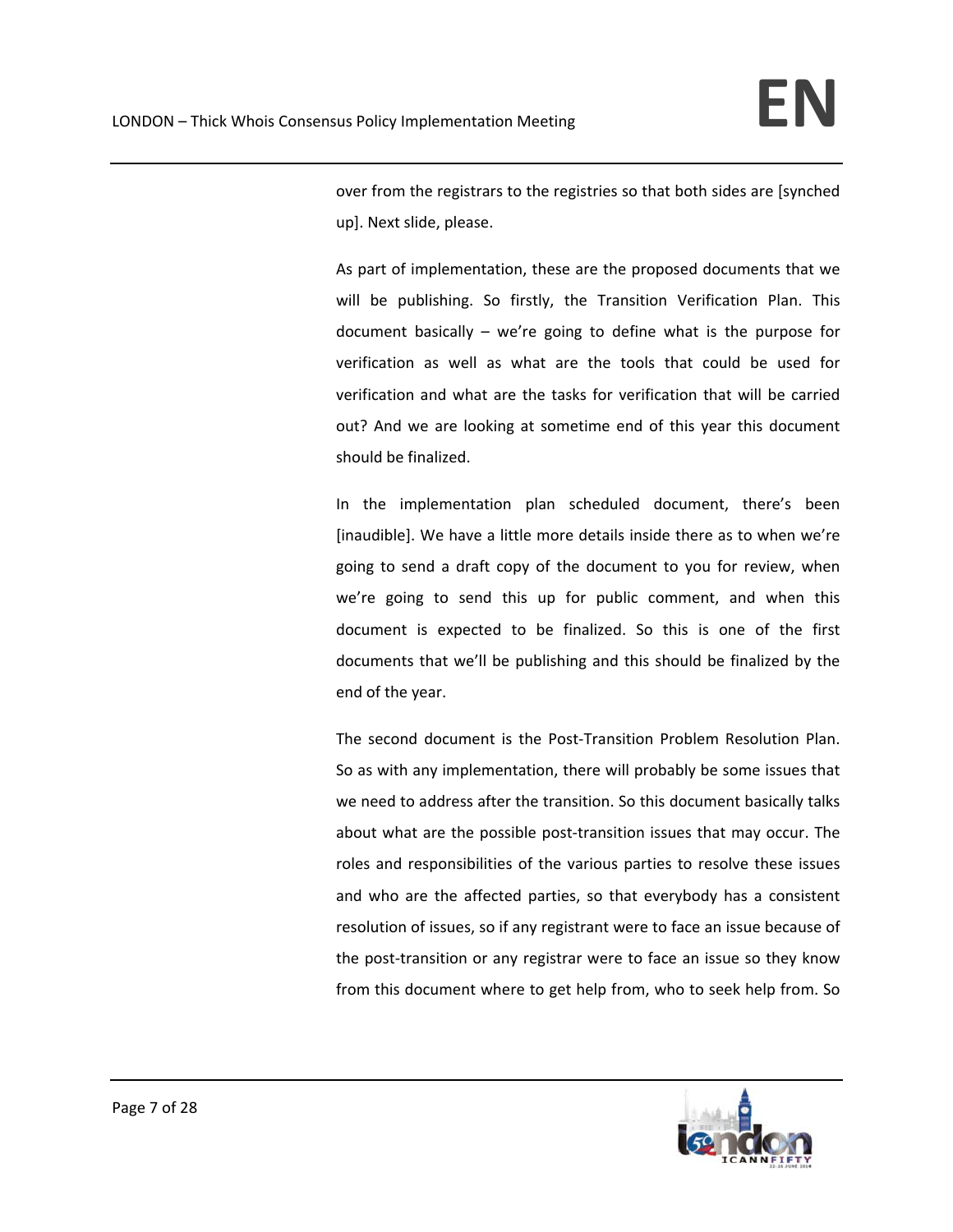across the board, there is consistency in terms of problem resolution. And this document was also going to be finalized by the end of this year.

The third document will be the Guidelines for Registries and Registrars. This document [inaudible] the registries and registrars in the implementation. So for example, what are security measures to be taken, if any? And as far as it will define the task that the [inaudible] and a timeframe that the registries and registrars have to adhere to to get the transition to the Thick WHOIS, execute it. And this document will be in March 2015.

Yes?

UNIDENTIFIED MALE: Do you want questions along the way or do you want to hold those until after you go through this?

HAN CHUAN LEE: Let me finish this slide, and then we can go to the questions.

UNIDENTIFIED MALE: Okay, sure.

HAN CHUAN LEE: Thank you. And the last document will be the Post-Implementation Report. So basically after we are done through everything, we'll publish a report so that there's learnings from the implementation for future generations to refer to. And this should be done by January 2017.

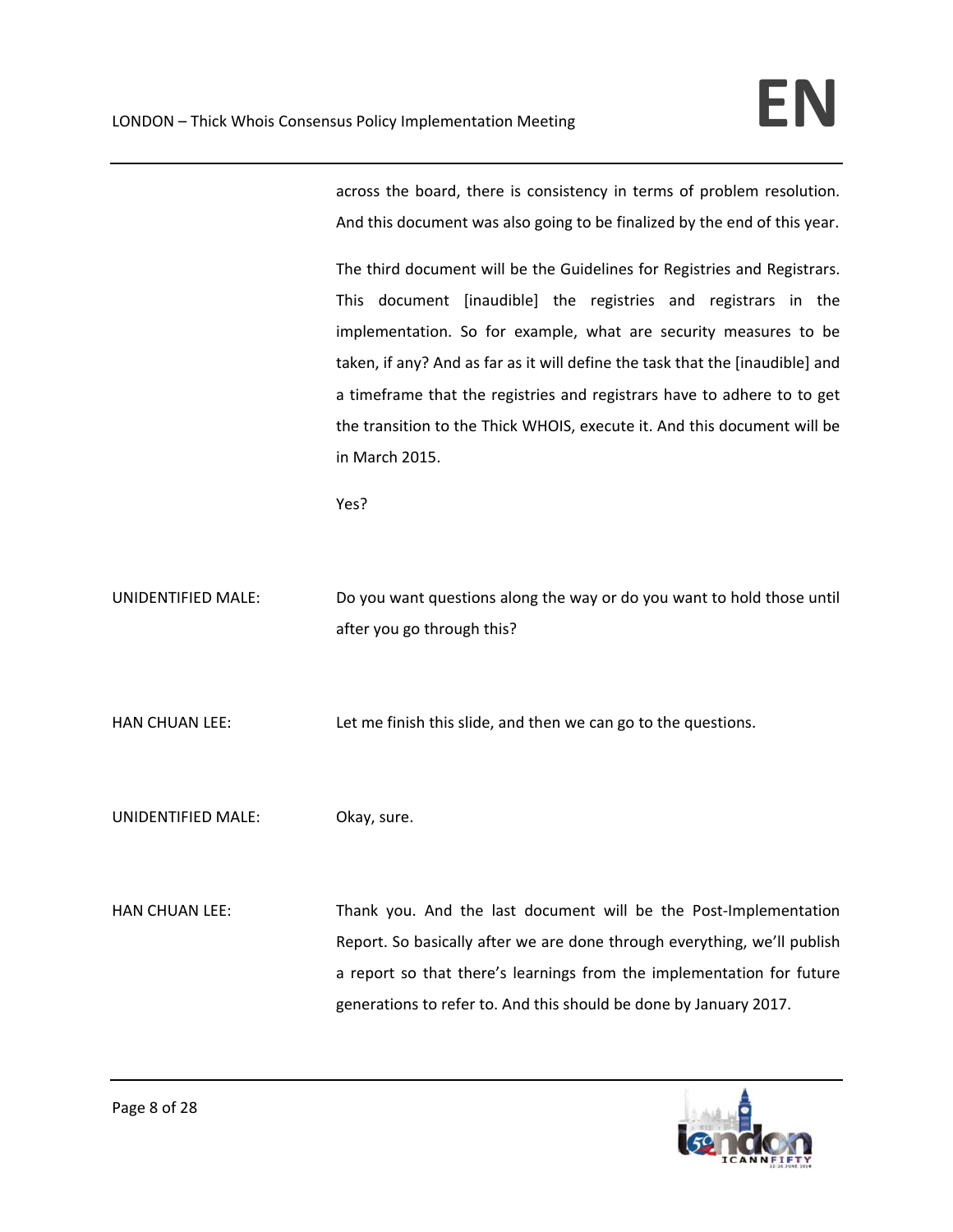So these four documents that we are proposing to be published. Comments? Yeah?

UNIDENTIFIED MALE: Can you just elaborate a little bit on the Transition Verification Plan? I don't know how you have a timeline of what that is if you're still planning on defining it. I'm assuming that you have some concept. Maybe you could just share some of that.

HAN CHUAN LEE: Okay. So for example, when the data is being sent from the registrar to the registries, how do you verify that – how does ICANN verify the execution was carried out correctly, there wasn't any erroneous data that's been carried out. So we might say that, for example, we will do a 10% sampling or we will do a 100 domain name sampling to make sure that the transition is being carried out, that the [inaudible] are being done correctly.

> Another revocation could be a registrant who is very concerned about his or her data that is being moved from the registrar, the registry. We may want to check that, okay, is the data that's being transferred the same? There could be a tool to say I key my domain name. It will show me what is the WHOIS information on the registrar side. It will also show me the WHOIS information on the registry side. So I know as registrant that, yes, my data has been transitioned over successfully and accurately. So basically it's to make sure that the transition from the Thin to the Thick WHOIS and the transfer of data from the registrars,

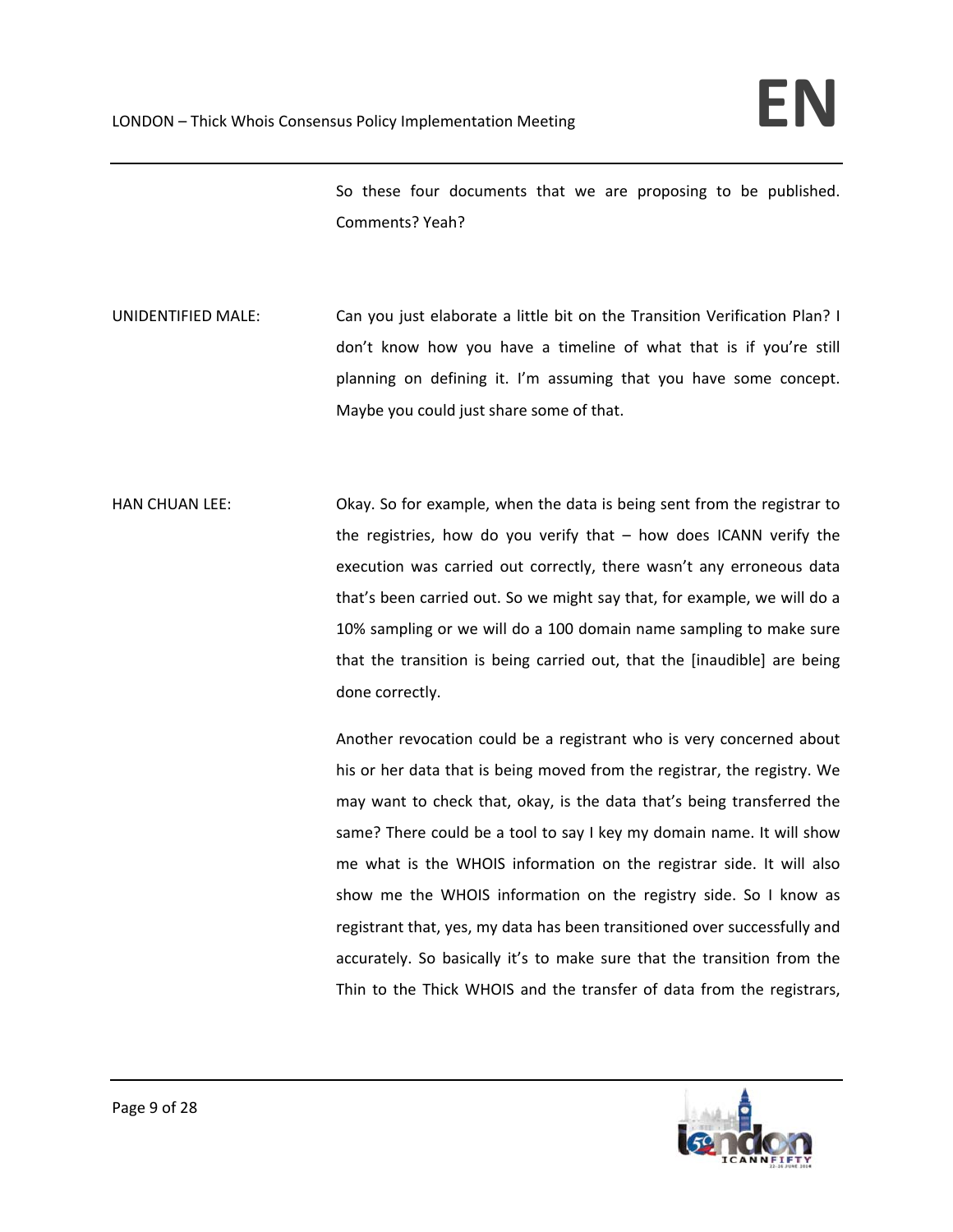the registries are being carried out successfully and that there isn't any errors at all.

- UNIDENTIFIED MALE: Okay. So I would classify that as a data verification, not necessarily a transition verification. Thank you.
- HAN CHUAN LEE: Besides data, we'll also be checking out, for example, the EPP [common] are being implemented correctly as well. So we'll probably be checking [things], the EPP of the registry, make sure that yes the new EPP [common] for a domain [create] work includes all the [inaudible] that's been defined in the 2013 RAA [inaudible]. So it's not just about the data. It's also about the execution, the implementation, the system development itself. Yes?
- BARRY COBB: I'd just like to remind people to announce your name when speaking for the transcription. Thank you.
- JOE WALDREN: Thanks, Barry.

HAN CHUAN LEE: Any other comments from the IRT? I know that there are also members from the IRT in the Adobe Connect. Do you have any other comments on these four documents? Okay, if not, we'll move onto the next slide.

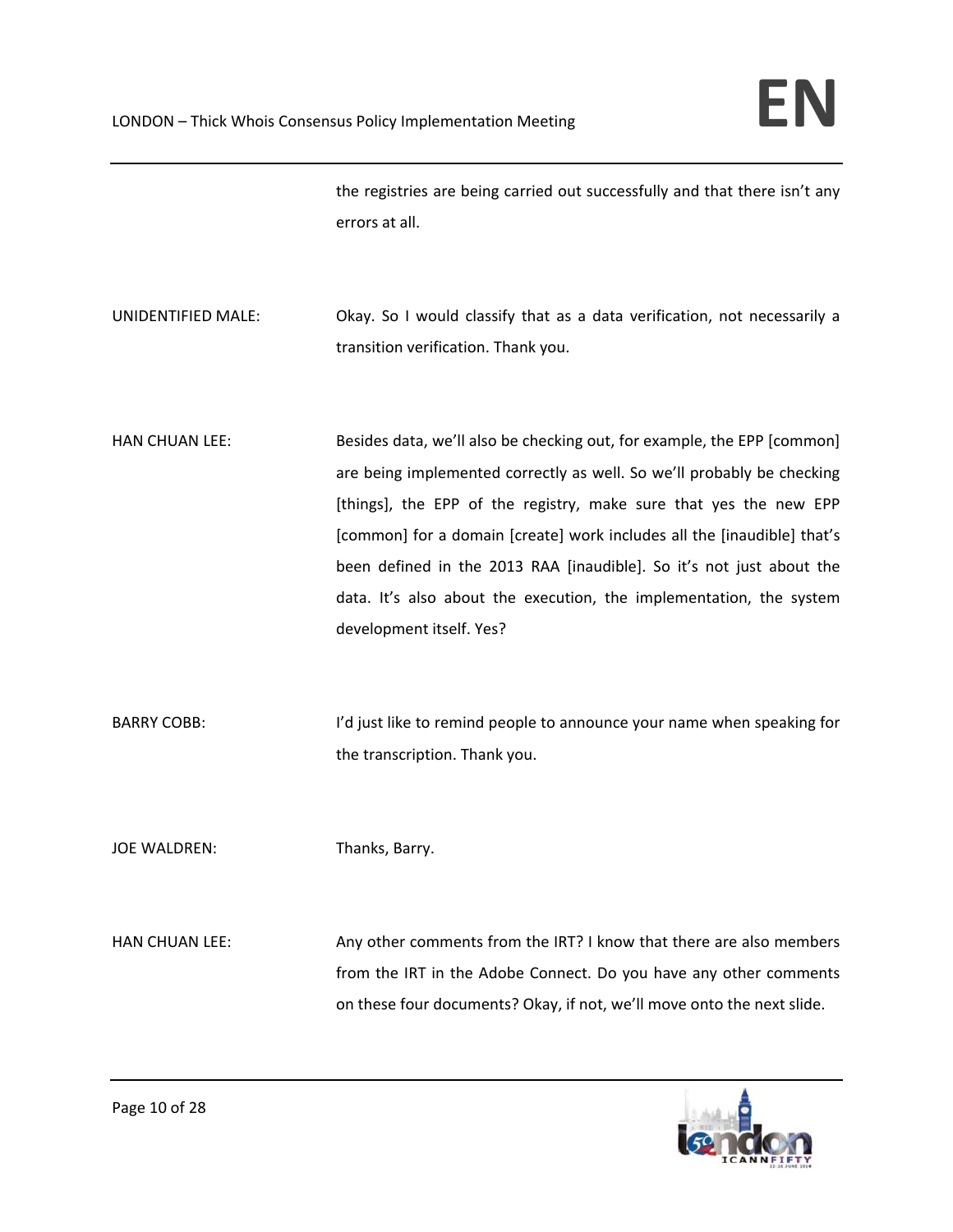So [inaudible] there are two key activities that has to be carried out by the registries and registrar. First is to transition to a Thick WHOIS registration. That means from X day X month next year, any reaction for domain names under that TLD have to follow the Thick WHOIS model. That's the first step. Then the second step will be if there's any data that needs to be transferred over from the registrar to the registry to synch it up.

So for example the registry could be a Thin model. It doesn't hold any registry any information and you need to actually transfer that from the registrar to registry, this will be carried out after the transition to the Thick WHOIS registration. So the timeline is being proposed as shown on the [slide]. So sometime in the January to December 2015, the registries and the registrars will have completed all the pre-transition tasks. For example, system development, the plan for transition. So it's going to give you guys about a year to get these pre‐transition tasks executed and completed.

Sometime from December 2015 to February 2016, the registrars and registries will have to complete their testing. So by December 2015, finish our system developments, finish what we need to do, get it tested and sometime in March to April 2016, you have [the stuff] to transition to a Thick WHOIS registration, just the registration.

Then we'll give a period of two months for post-transition verification and problem resolutions in case there's any issues with transition. Let's get that resolved first before. In June 2016, we transfer all the data that needs to be transferred from the registrars to the registry. And again,

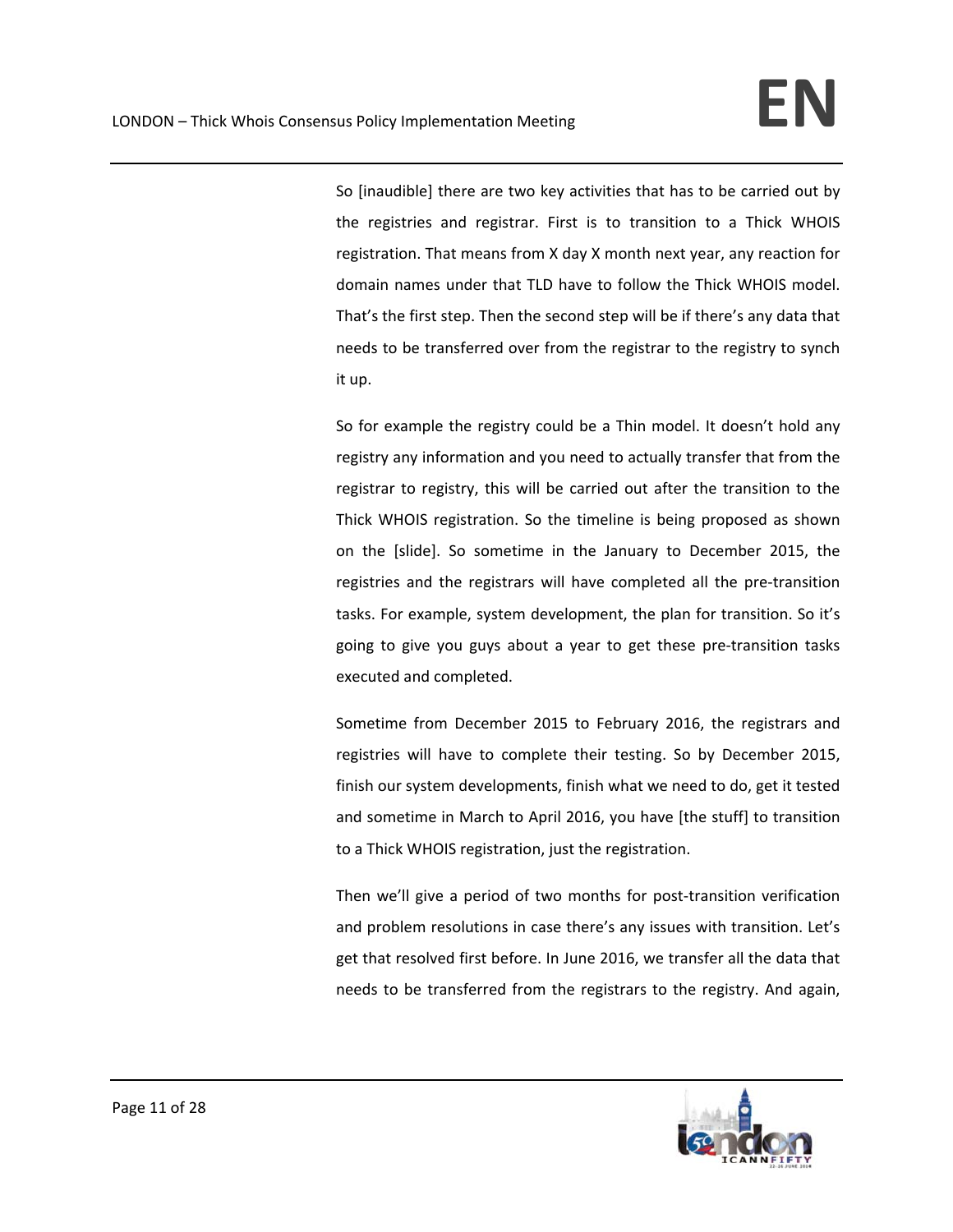we will have a two to three month time period in October to December 2016 to have a post-data transfer issue resolution.

So, for example, if they're not going to be transferred accurately, what should the registry do, what should the registrar do? What are the parts of resolution that we need to work out?

Okay. This is the proposal line for the two key tasks – the transition and as far as the transfer of data. What does the IRT think? Yes, Joe?

JOE WALDREN: So I believe there was also a recommendation made for a legal review by ICANN.

HAN CHUAN LEE: Yes.

JOE WALDREN: And I don't see that on any of the timeline, so I'm just wondering when you expect to have that complete because I think that's going to be essential for completion of many of these other deliverables that you've outlined.

HAN CHUAN LEE: Okay. So in terms of the legal review, which is Recommendation 3, we are [inaudible] with the legal team what is the best way forward to get the legal review document up. We are thinking that sometime before the end of the year this document should already be released out to the

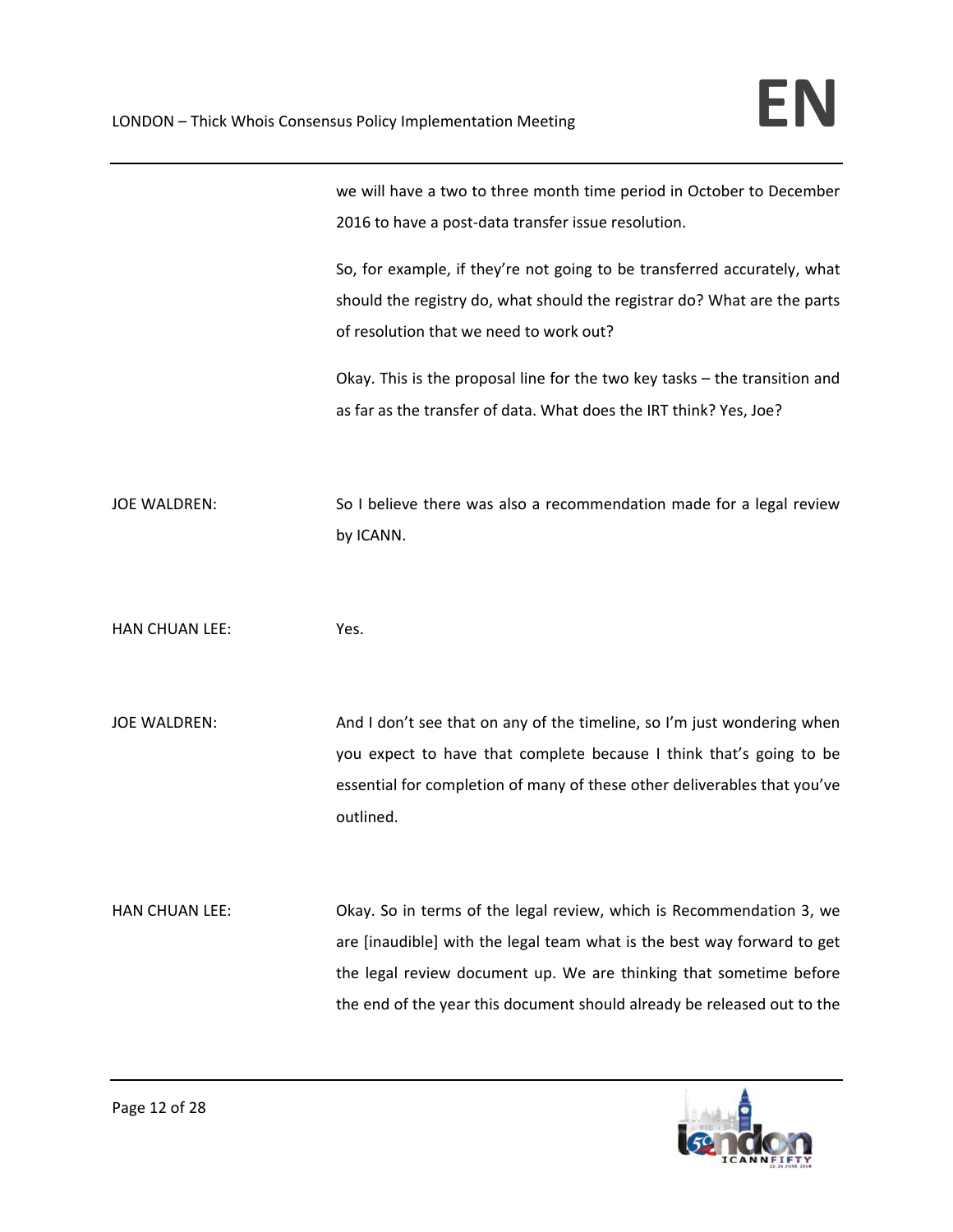public. So we are still thinking what is the best way to get that recommendation out.

- PAT KANE: So that legal review, what do we expect that legal review to tell the registries that are transitioning?
- HAN CHUAN LEE: Okay. So that legal review, as stated in Recommendation 3, is to look at the applicable law. For example, data privacy with regards to  $-$  and also the contracts that the registrar will be signing with the [registrant]. What should that contract contain? So it's very specific within the scope of Recommendation 3.
- PAT KANE: There's 230 legal jurisdictions where .coms are registered to date, and when we think about privacy, when you think about the collection, the transmission, the storage and the display of this data. So will that legal review be done to that level of detail so we understand at least what the highest threshold is in terms of privacy?

HAN CHUAN LEE: Mm‐hmm.

PAT KANE: Was that a yes or is that you understand the question?

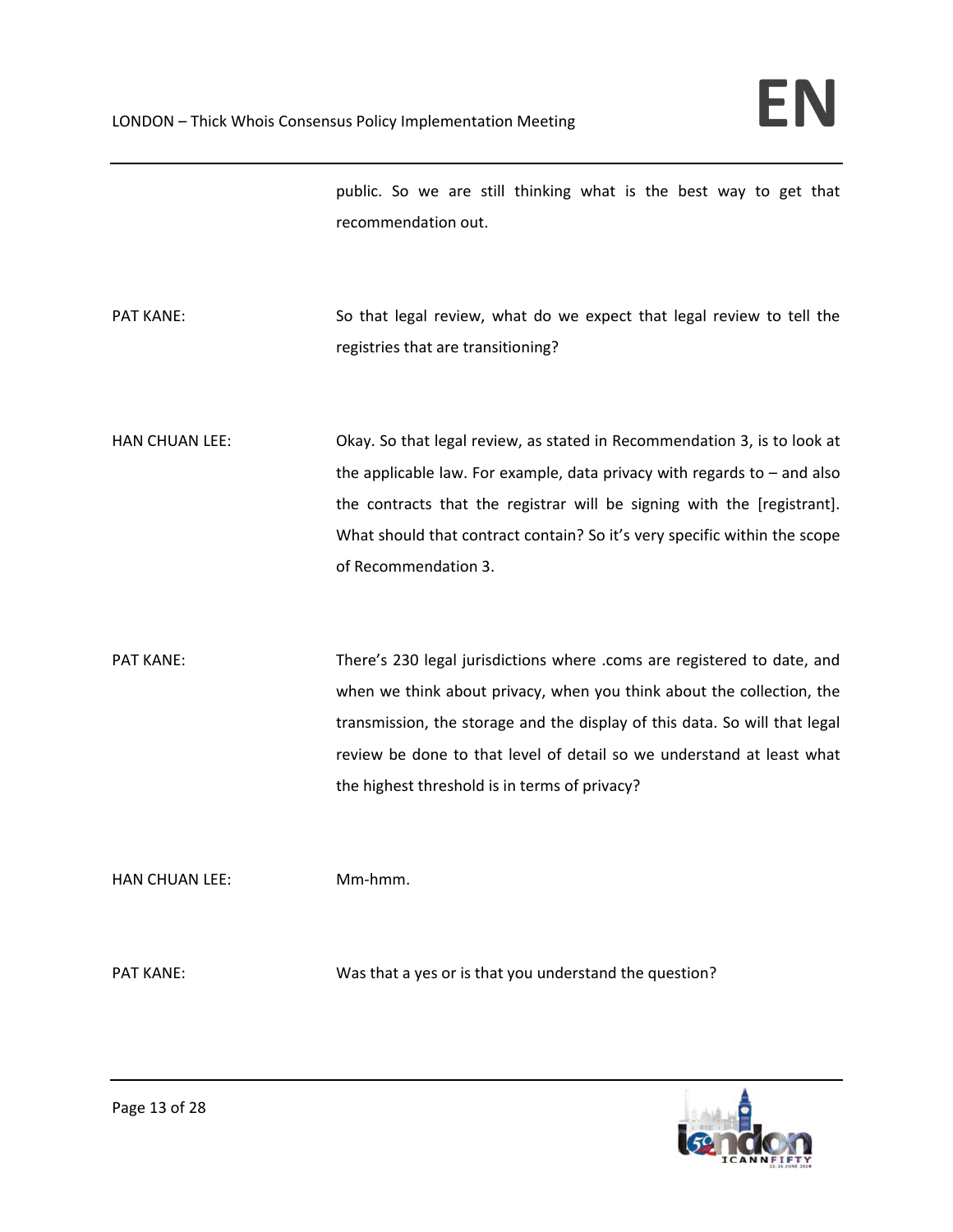HAN CHUAN LEE: Yes, [inaudible]. Yes?

MARIKA KONINGS: The working group recommended that the review actually focus on the aspect of transition, because that's a question where indeed the transition of the data and looking specifically at that. I think as one of the examples given in the actual recommendation you talk about something that may come out of that is this notion that maybe consent or specific consent in registration agreement, as Han Chuan was referring to. But I don't think it was the intention to go to looking at privacy laws, because that's understood as we already operate Thick WHOIS registries in many countries. That doesn't need to be reviewed at this stage.

PAT KANE: I think it kind of does, because we're talking about a 20-year-old-plus standard for protocol for WHOIS, and now we're going to lump it onto the largest TLD that we've got. We've got over 100 million registrations. Even Step #15 to perform this transition in one month I think is aggressive.

> And so to understand what the new implications are, and then we ought to take a look also – I guess I'm going to go on a little bit – what the Expert Working Group is saying in terms of what the new WHOIS, or the Registry Directory Services, should look like.

> I think to go take this monumental step and use a really old protocol without considering data privacy puts a lot of risk on the transitioning

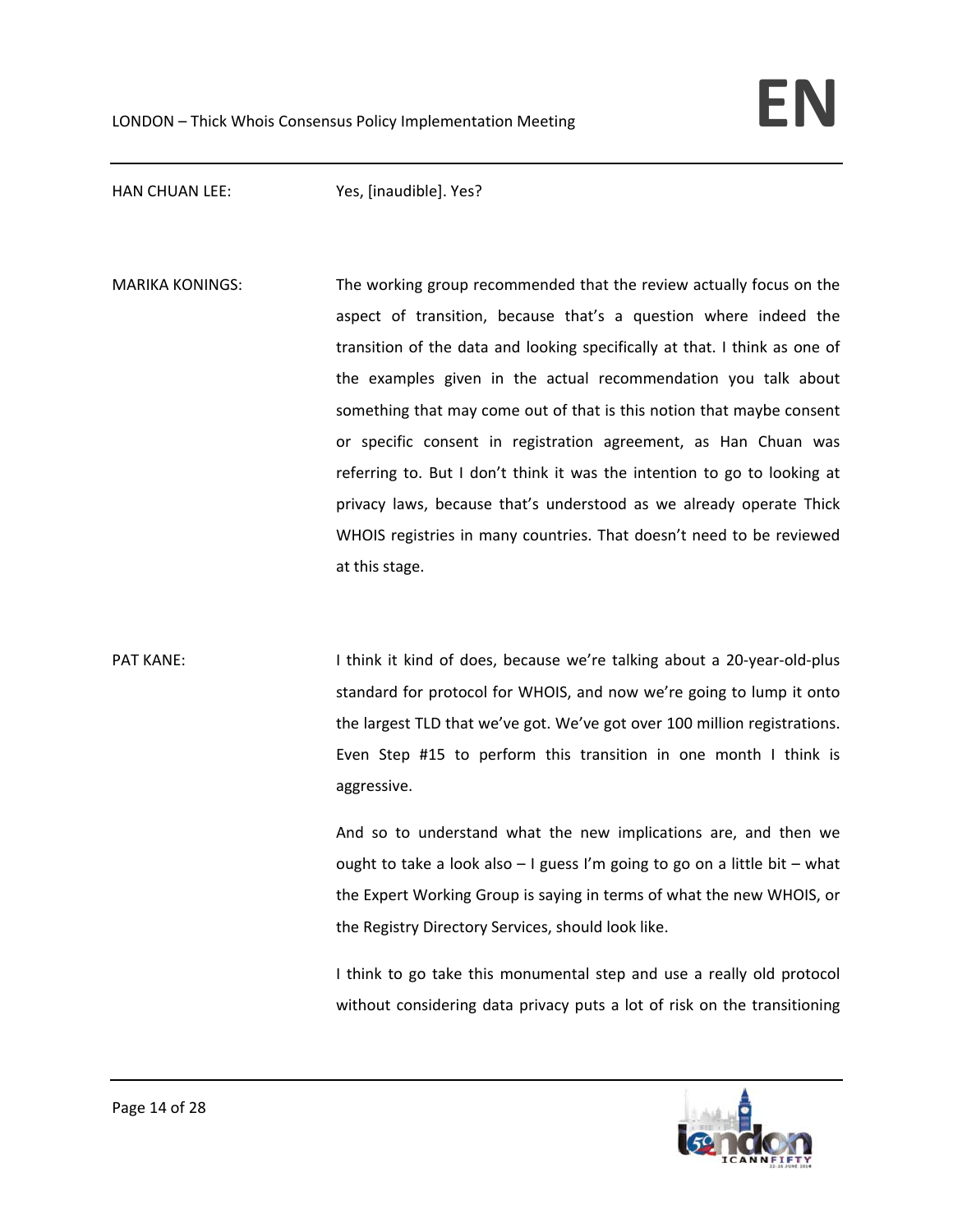registries, I think. Not that people aren't at risk today, because I think they are from a privacy standpoint. But they should all be considered.

HAN CHUAN LEE: Okay. We'll take your comments back to our legal team and we'll get back to the IRT on this point. Thanks.

> To clarify your statement on the [inaudible] transition, before that happens, all the development and the EPP should have already been done, created, and tested before the transition. So that transition period of one month is basically for the registries to set sort of like a date set. Maybe on the second of April 2015 at UTC 00:00 any EPP comments that come into register a domain name will have to be on the Thick WHOIS model, otherwise you'll be rejected.

> So give the registry that one-month period to decide what is the, socalled, D‐Day.

JOE WALDREN: So just practically where we have done these types of transitions before, doing a hard cut-over like that is very problematic I think in terms of the transactions that are being processed from the registry to the registrar. So I think it's more prudent to work out a transition plan and an implementation plan with the registrars, between the registry and the registrars, on how that transition happens. I'll give you an example.

> When we transitioned many years ago from RRP to EPP or when we started implementing other protocol changes, you don't just do those as

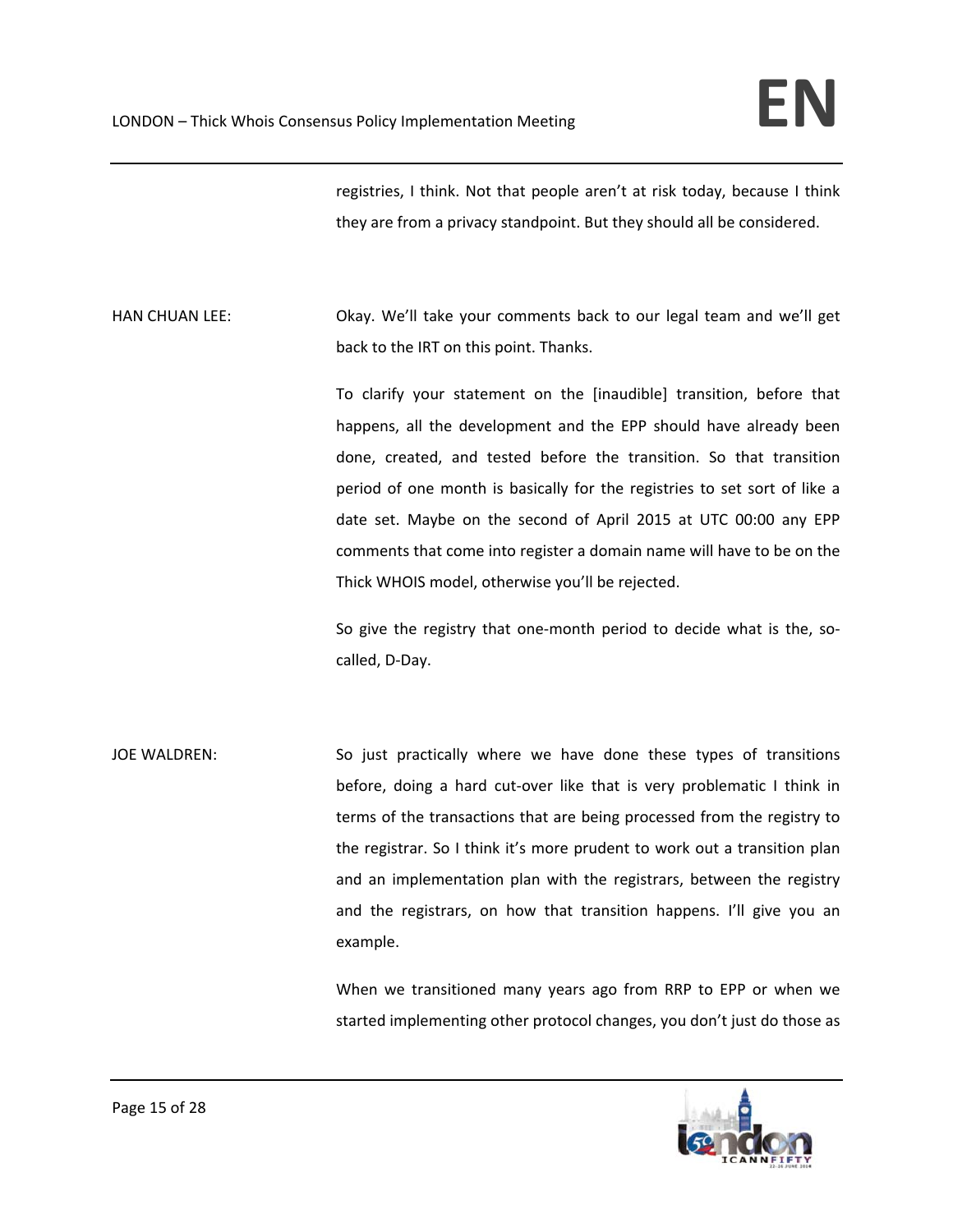a hard cut‐over. So I think that was what Pat was referring to, saying that trying to get that accomplished in a month is very aggressive.

And I'd also point out that the data transfer phase that you have here is also very aggressive. I think the PDP Working Group discussed this multiple times, but even when .org transitioned, which I think was in 2003, there were about 1.5 million names and it took about a year of a phase plan going registrar by registrar or a set of registrars at a time, and that was 1.5 million names with about just under 100 registrars at the time.

So when you look at the scale in terms of the number of domain names, the number of registrars and the global diversity of the registrars, I think it's a problem that we need to address very carefully in planning the timeline.

HAN CHUAN LEE: All right, thank you. Let me clarify one more point. In the Implementation Plan and scheduled document that was sent to the IRT for review, there is a task for the registries to submit an implementation plan and schedule in March next year. So that's part of the implementation plan. This is will be something that we will be looking out for as well – how the registries and the ones to carry out the implementation.

> So while you say you want it to be over a period of time and you want to give on this day how you envision it, what was the activity for the day, [inaudible]. So in the implementation plan all the registries will have to submit, that will have to be addressed.

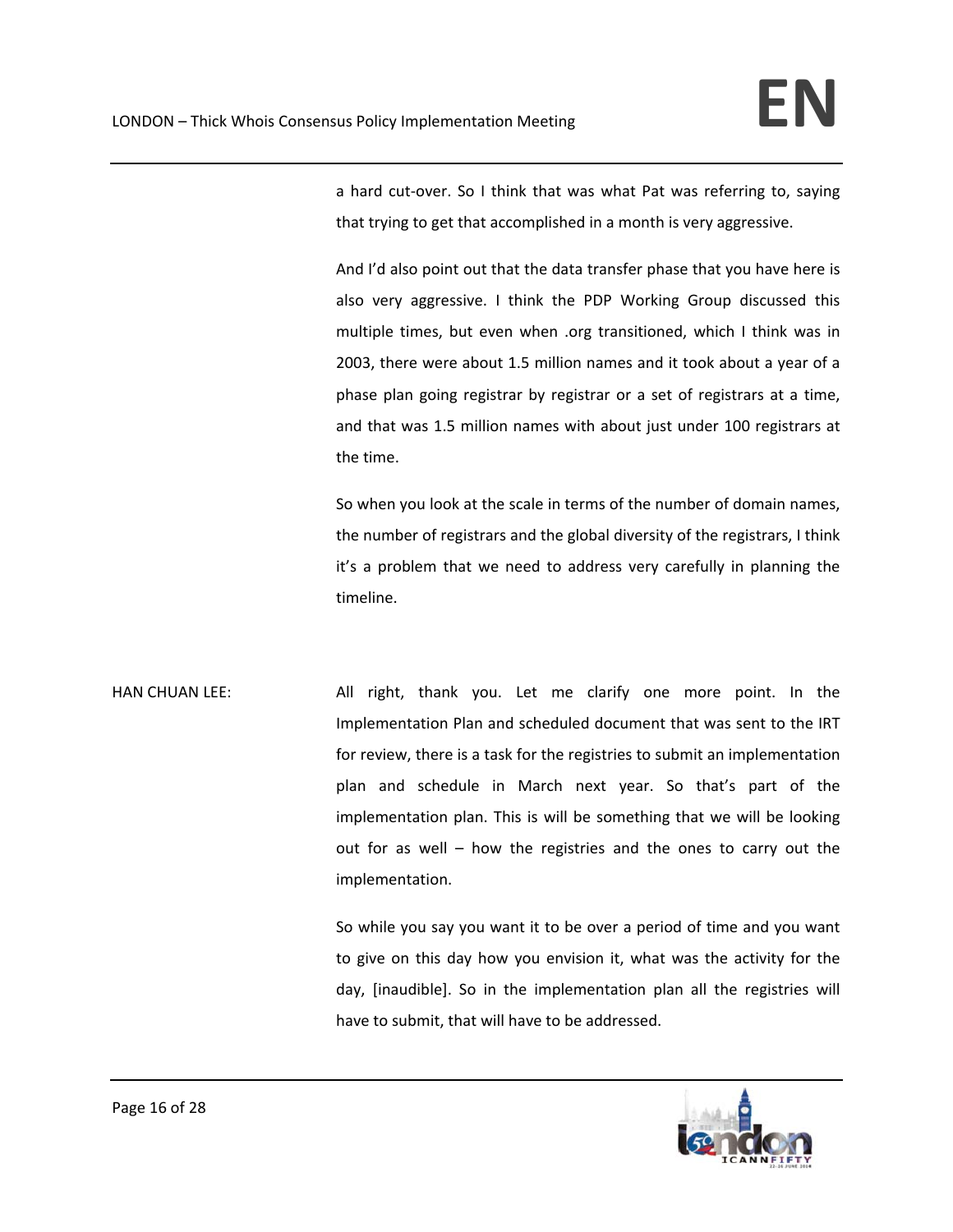The other thing I want to clarify here is that we don't expect all the registries to be on the same date that they do the [inaudible], which is why we set a period of time so that the registry can tell us, within this period of time, when is it a comfortable day and the period that they want to actually carry out that execution.

PAT KANE: Not to be snarky, but I think we're the only ones at Verisign to go from Thin to Thick.

HAN CHUAN LEE: Okay, thanks. So all this feedback giving to [inaudible] is very good, and like I stress again, this is just a proposed implementation plan schedule and we're just putting it on the table so that between staff and the IRT and the other people present in this room today, we can have a very constructive discussion on what will be a better plan going forward, what are your concerns, and we definitely can address all the concerns right now before we begin actual implementation.

> I'd also like to ask that all these comments, if you can, please e-mail to the mailing list so that it is captured accurately. And we'll make sure that all this have been taken into consideration as well. Thank you.

> Are there any other comments on this slide? All the people around the room. Are there any comments from the Adobe Connect? Okay. If not, we'll move onto the next slide.

> There are three outreach and education activities that we're planning. From November to December of this year, we're looking at conducting a

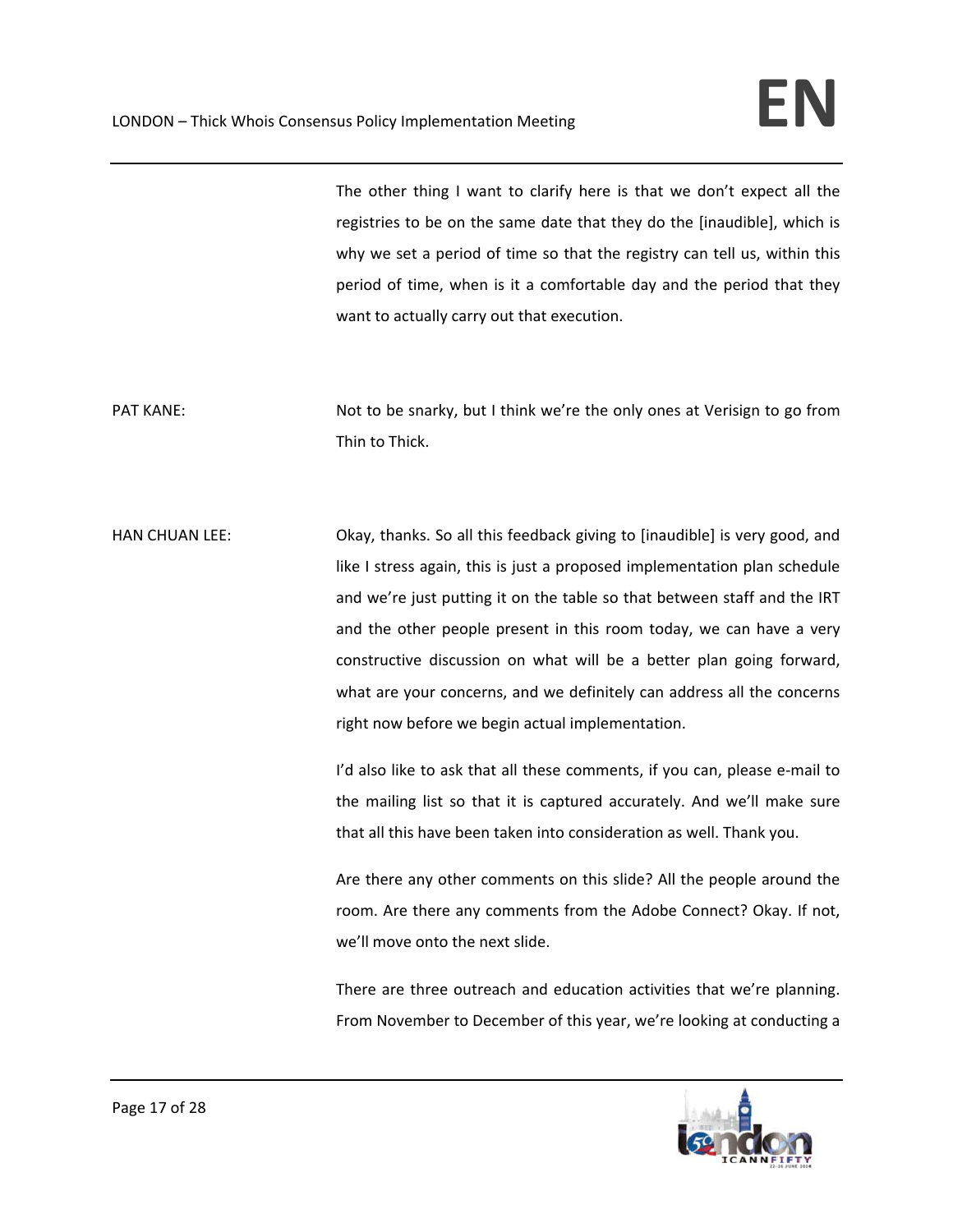community outreach and industry education. So registries may not be fully aware what is Thick WHOIS. This is obviously jargon only with people who are familiar with the domain name industry itself, so we're going to do a community outreach to let people know that this is happening, how it's going to affect them, what is it that is being transitioned and what is it that is being moved from the registrar to the registry.

Next year, before we start the actual transition itself, we're going to have a webinar for the registries and registrars. This will coincide with the time that all the deadlines, the Transition Verification Document and the posed [inaudible] plan that by then [inaudible] published. So basically we're just going through all these documents with all the registries and registrars and address any questions or concerns that they have. So we're going to [inaudible] of a period of two months.

After that we're going to publish an FAQ on our website, so address any concerns that a registrar has, what were the questions that had been asked during the community outreach and during the webinar. We will post it up so that everybody has a common understanding of what is happening. So this will happen in sometime January to February 2015 next year.

So these are the three outreach activities that ICANN is thinking about doing. Do you guys have any…?

JOE WALDREN: So I would recommend that the timeline that you have for that community outreach and education include or be scheduled once you

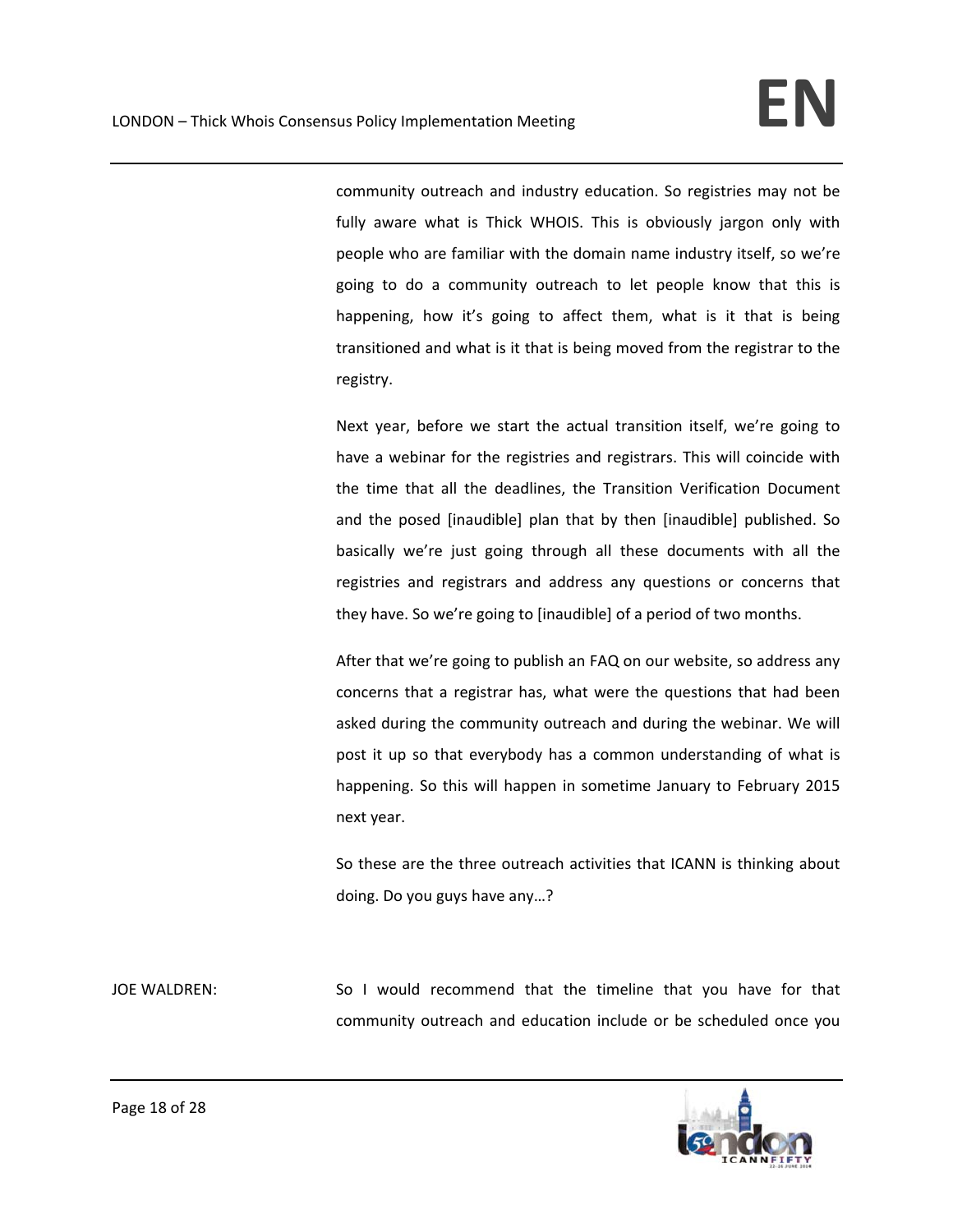have the legal review done, because I think that will be an important point in that communication.

HAN CHUAN LEE: Thank you. So again, it is the vision that the legal review had been done by then as well. So this should be already meaning that when we do all these things, all the relevant documentation should have really been done.

JOE WALDREN: The Steah. I'm just saying that I think that legal review should be a predecessor to this task being completed. I don't think you can complete this without having that legal review done.

HAN CHUAN LEE: Got it. Yes, Alan? Do you mind using the mic, please? Thanks.

ALAN GREENBERG: Is there any plan, although you might not be in a position to enforce it, is there any plan to have outreach to the actual registrants via the registrars, obviously, since they're the ones with the contact?

HAN CHUAN LEE: The bar in blue is basically looking at outreach to everybody, not just the registrant. It's also about the registries and also to the registrars that will definitely be impacted as a result of this implementation. But Alan, thanks for the feedback. We'll definitely take it into consideration

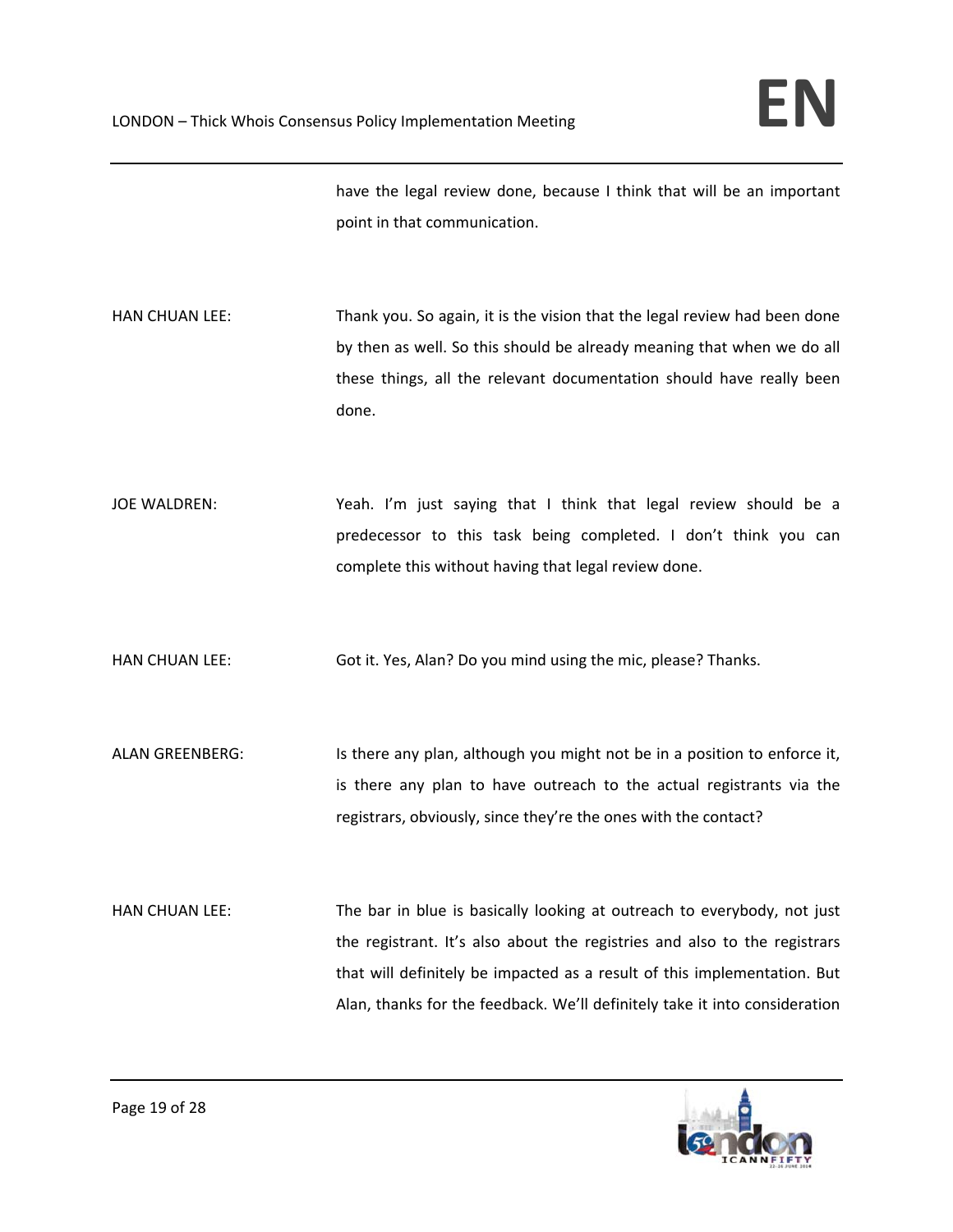in executing this task that is in blue down here that perhaps the registrars would play a role in outreaching to the registrants as well.

Are there any registrants here who would like to respond to Alan's suggestion? Yes?

UNIDENTIFIED MALE: [inaudible] I think as registrars we will be very happy to first contact our registrars. I'm speaking for myself. Because I don't really like my customers getting e-mails from someone they don't know. They could think it's phishing. They could think it's some spam and so on. So I'd be happy to do some of the job, because [we know] our customers.

> For some registrars, maybe bigger registrars, it might be more difficult. But at least if you can include a phase where the registrars can contact the registrant could be a good idea to include that.

HAN CHUAN LEE: Thanks. Alan and then [inaudible].

ALAN GREENBERG: As I said, you may not be in a position to force registrars to do it, but it wouldn't be bad to have something ready. And in terms of the timeline, I don't think you could ask them to contact their registrants until you have your FAQ up on the website that they can point to, at the very least.

HAN CHUAN LEE: Thank you, Alan.



Page 20 of 28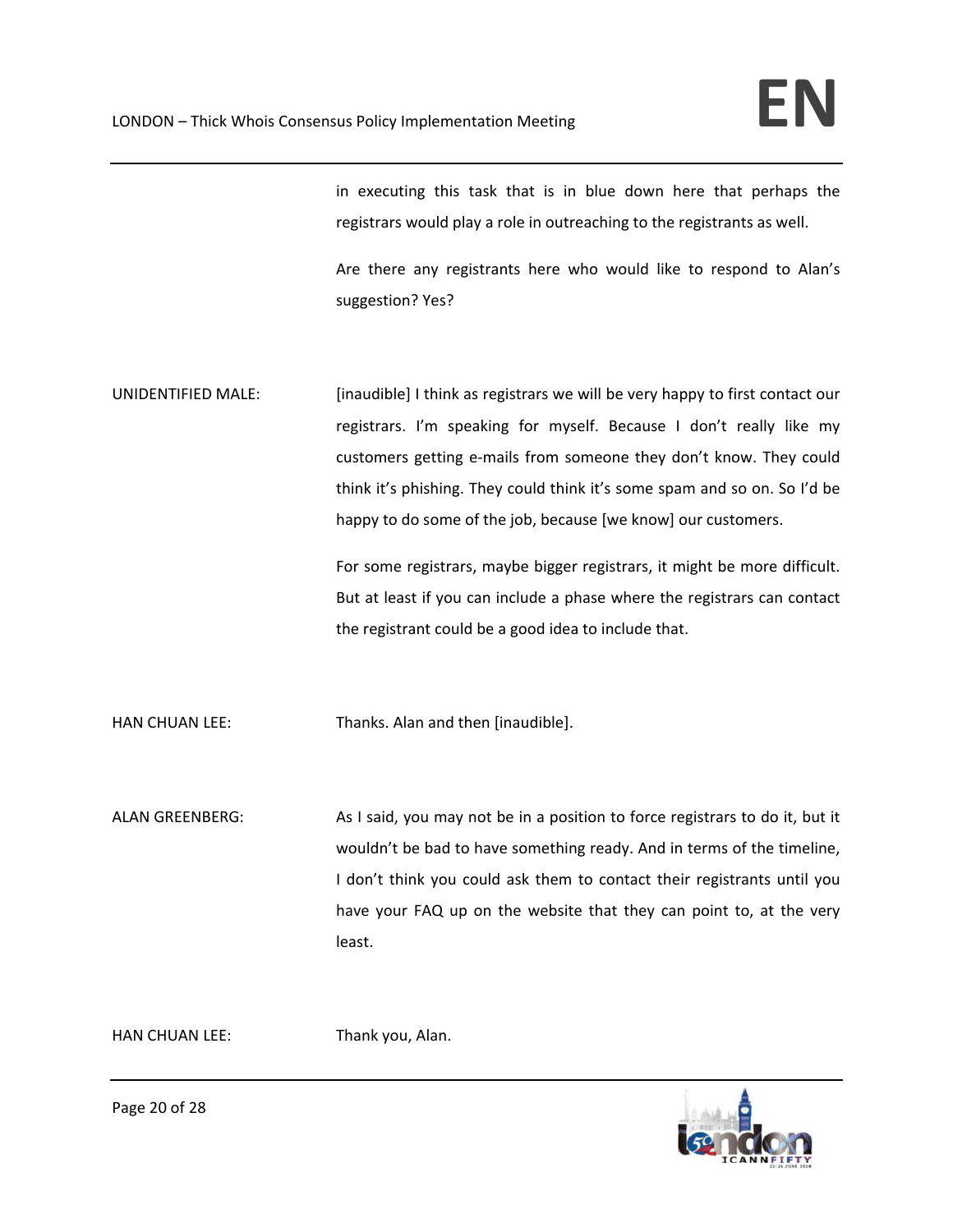VOLKER GREIMANN: Volker Greimann, Key Systems Registrar. As any of these changes requires change in the contracts with the [inaudible] name holders, we will of course have to reach out to our customers and inform them that the terms of the registration are about to change. I support Alan's comment that we will have to have something to point to when that happens.

HAN CHUAN LEE: Thanks.

ELAINE PRUIS: Elaine Pruis with Donuts. Since we're talking about registrants, I'm wondering if there's something in the transition plan that states at what point the registrar synchs up with the registries who is – I found in our new gTLDs that sometimes the registrars are displaying WHOIS based on their own database rather than what's at the registry and that's causing confusion with the registrants. They're not sure which one is authoritative. Is there anything in your transition plan that says "at this point, this one's authoritative"?

HAN CHUAN LEE: Let's put it this way. Once the registry has transitioned to the Thick WHOIS model, the data on the registrar side and the data on the [registrar] would have to be the same because it's all going to be based on 2013 RAA Spec 3. So there's no reason why the data should be different.

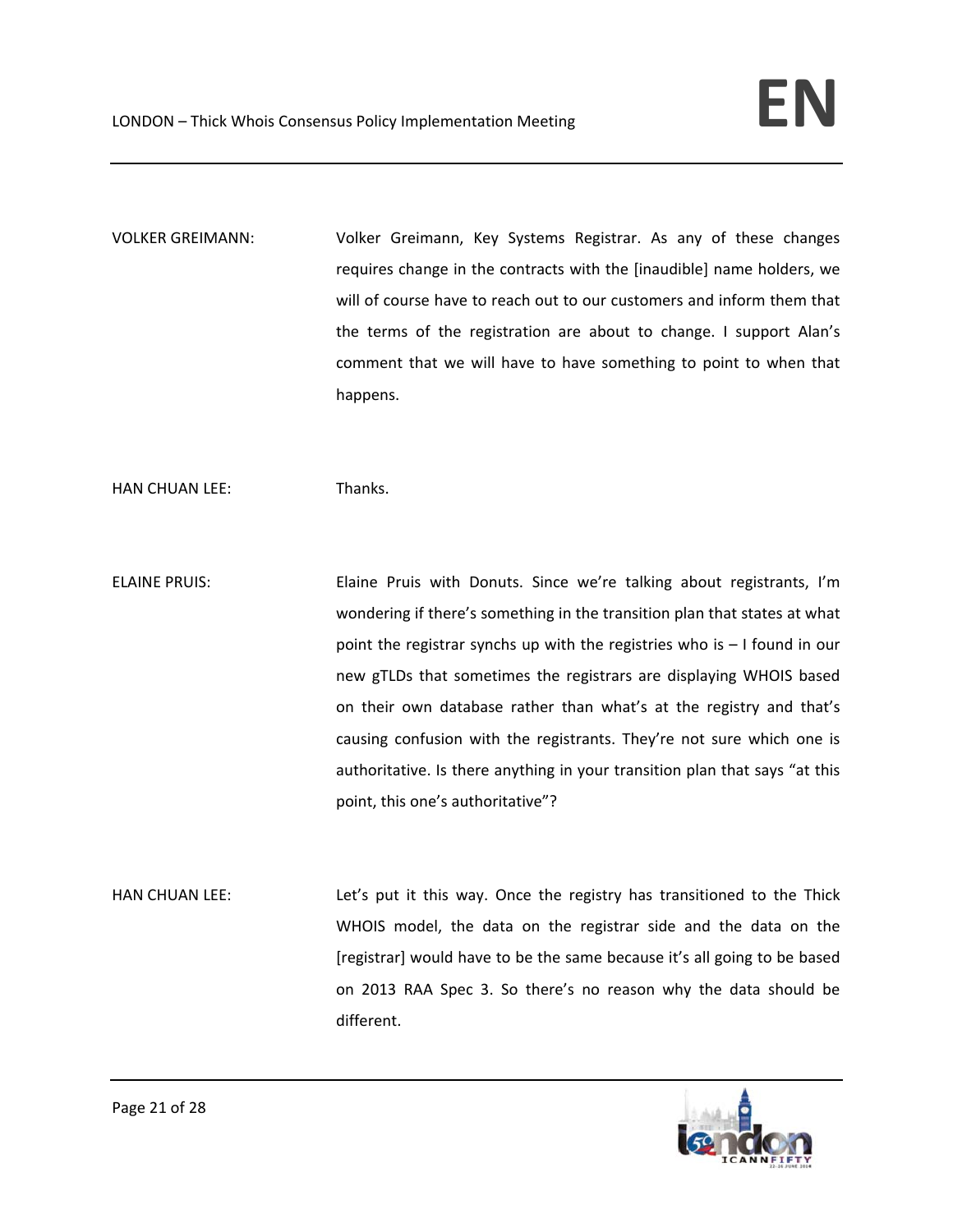ELAINE PRUIS: I'm sorry, why [inaudible]?

HAN CHUAN LEE: Because as part of the implementation, everybody will be moving to the 2013 RAA Specification 3. The 2013 RAA Specification 3 basically states what is the WHOIS format, what the data will [inaudible] label, what it's going to look like. And this will have to be the same on the registry side as well – all the registries. So the data will be the same.

ELAINE PRUIS: Okay. It's not so much the format, but the actual content. So I've seen where a registrar would accept a contact change at the registrar database, but not update to the registry. So the registry should have the authoritative data for that TLD, but the registrar is displaying to the registrant the change which hasn't been sent to the registry yet. So I'm wondering is there some stipulation or language in your transition plan that says the registrar must refer to the registry's WHOIS information to display that publicly, or as they are now can they just pull from their own data?

MIKE ZUPKE: Hi, sorry. This is Mike Zupke of ICANN staff. I just wanted to speak to that a little bit in terms of what the Registrar Accreditation Agreement currently requires. Historically, there has been some permitted lag between what the registrar is required to put in WHOIS in their own WHOIS service and then when they're required to update the registry.

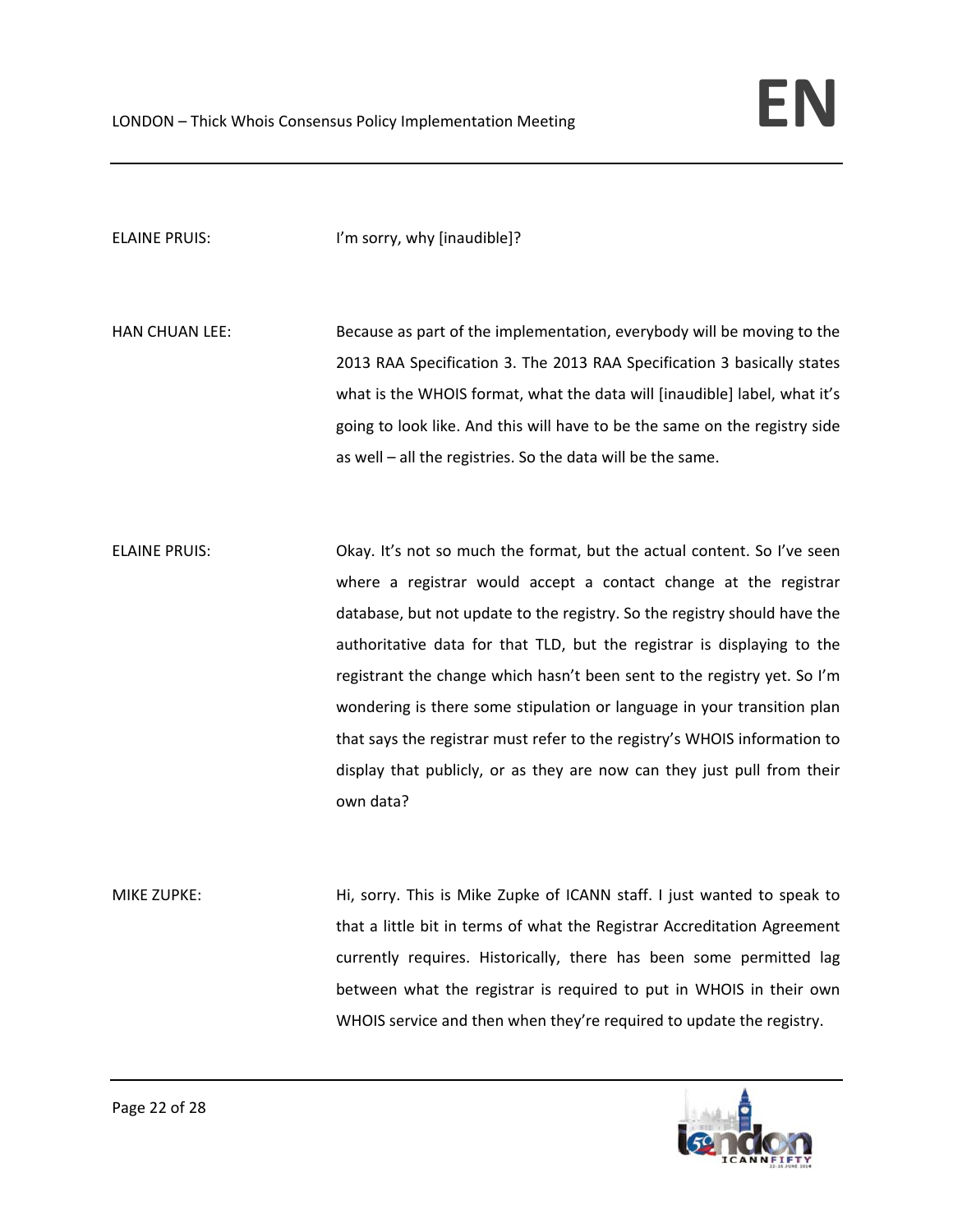And so while that lag time is still permitted even under the most recent form of agreement, what I think is a practical matter, what we'll see is most registrars will begin displaying the registry level WHOIS output instead of their own, and in a lot of cases, at least that's sort of what we're hearing.

The other thing is that registrars are no longer obligated to populate the Thick WHOIS data at Port 43 if the registry is Thick. So we think that probably, as a practical matter, this problem will start to go away. I'd be happy to talk to you maybe outside of what the agreement specifically requires. We can potentially refer as a compliance issue if there is one.

PAT KANE: PAT KANE: Pat Kane, Verisign. Mike, I think it's interesting because when you talk about authoritative for the data, the registry by definition cannot be authoritative for any of the data because we don't have the relationship. For a non‐vertically integrated registry, we don't have the business relationship with the registrant, so therefore we can only display what we receive from the registrar. So we may be the ones that display it, but because of that you're going to create – well the registry will be the de facto authoritative and we're not. And so we can't actually assert that that registrant is named for that domain. Only the registrar can do that.

ELAINE PRUIS: But isn't the zone file considered authoritative? The zone file doesn't change.

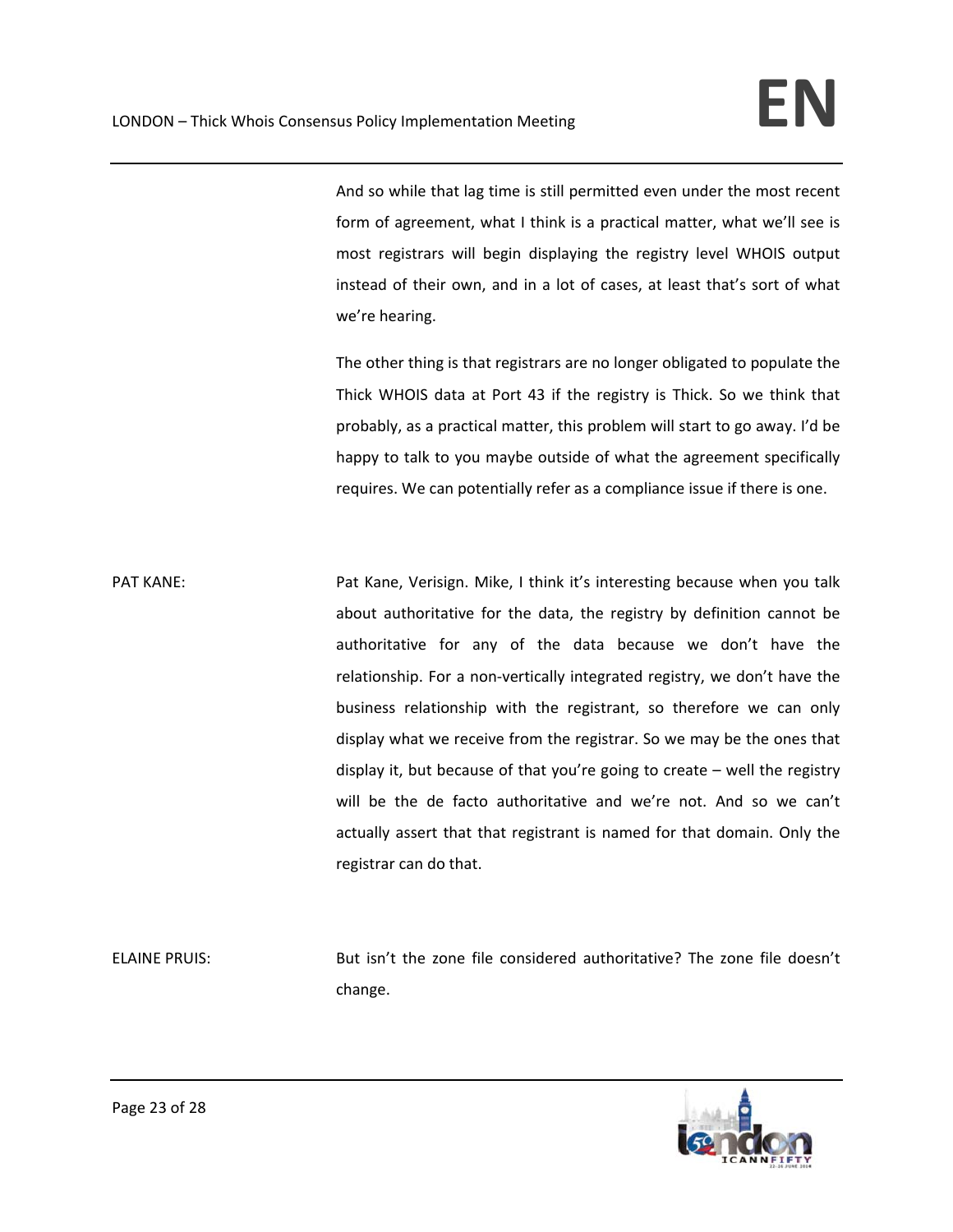| <b>PAT KANE:</b>        | But the zone file doesn't have registrant data. The zone file only has<br>information about how the resolution for the domain name occurs.                                                                                                                                                                                                                                                                                                                                                                                                                                                                                                                                                                                                                                                   |
|-------------------------|----------------------------------------------------------------------------------------------------------------------------------------------------------------------------------------------------------------------------------------------------------------------------------------------------------------------------------------------------------------------------------------------------------------------------------------------------------------------------------------------------------------------------------------------------------------------------------------------------------------------------------------------------------------------------------------------------------------------------------------------------------------------------------------------|
| <b>ELAINE PRUIS:</b>    | So maybe not the registrant, but expiration date change.                                                                                                                                                                                                                                                                                                                                                                                                                                                                                                                                                                                                                                                                                                                                     |
| <b>PAT KANE:</b>        | Yeah. So that piece of data, we are authoritative for in terms of the<br>expiration. But when you're talking about the Thick aspect of it, that's<br>the piece that we can never be authoritative for by definition.                                                                                                                                                                                                                                                                                                                                                                                                                                                                                                                                                                         |
| HAN CHUAN LEE:          | Yes, [inaudible]?                                                                                                                                                                                                                                                                                                                                                                                                                                                                                                                                                                                                                                                                                                                                                                            |
| <b>VOLKER GREIMANN:</b> | Volker again. There is a couple of those cases where the registry must<br>be authoritative. For example, we have had a few cases in our own<br>history where had displayed WHOIS data that was simply incorrect<br>because we were no longer the registrar of record for the domain name<br>but did not know that.<br>For example, it happens when the registry receives a court order,<br>implements that and sends us an e-mail. We may see that e-mail at<br>some point and implement that and kick the domain out of our<br>database, but until that happens we are assuming that we are the<br>registrar of record and display wrong data.<br>In most cases the registries also send an EPP command, but they don't<br>always do that. In those cases there are differences between the |

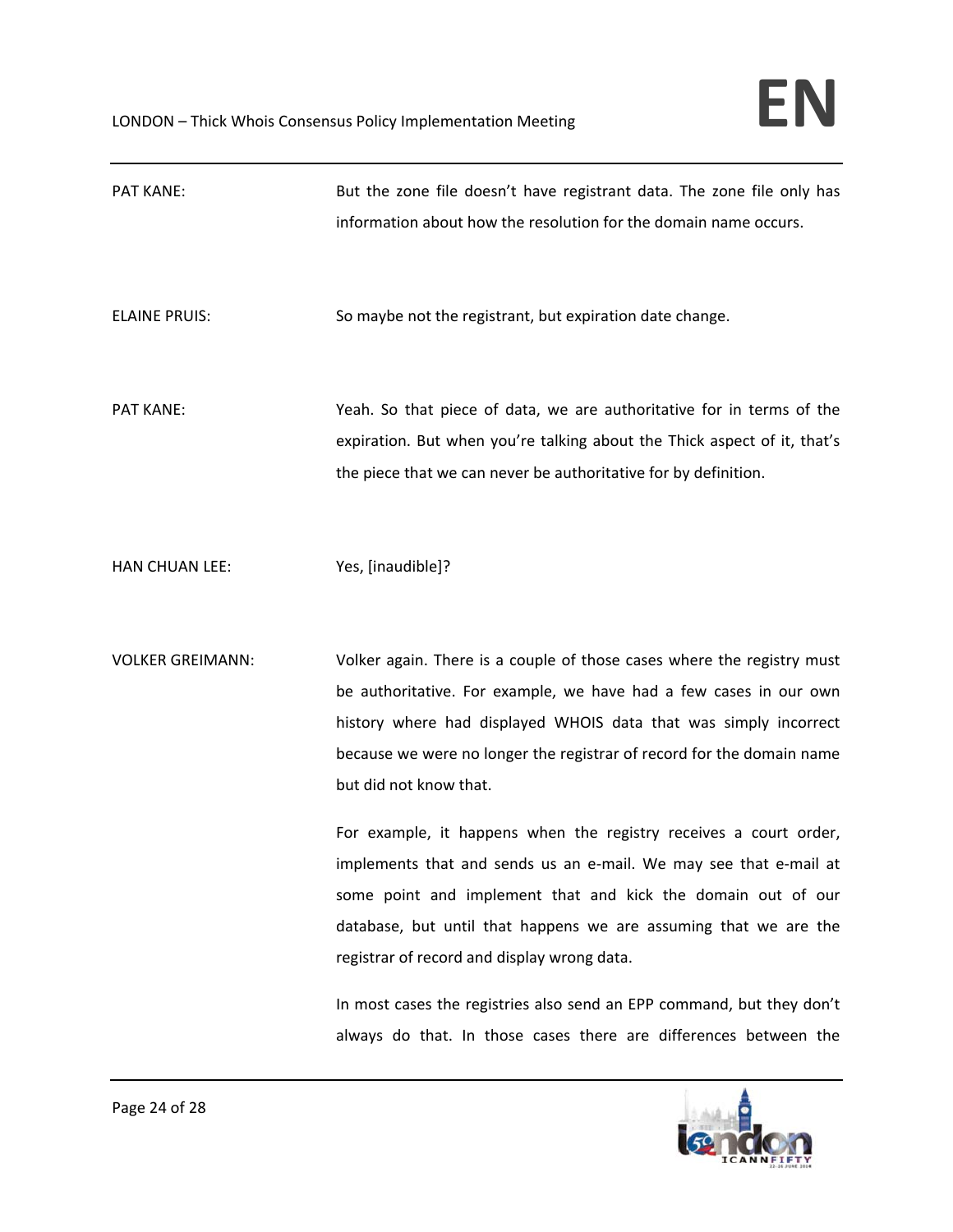registry database and the registrar database. So one thing that should be part of the transition plan coming out of this transition is that the registrar WHOIS requirements be revisited and possibly removed. So to avoid any inconsistencies between displace of WHOIS data from the [registrar] from the registry.

[PAT KANE]: So I agree with you, Volker, that the Thin elements the registries can be authoritative for, registrar of record, expiration date, term, name server records, etc. Those are things that we have to possess.

> But in terms of eliminating the need for a registrar to display Thick WHOIS, is that what you're suggesting?

VOLKER GREIMANN: Yes.

[PAT KANE]: Okay. I think it's a burden that you're then placing on all of the registries to basically do enforcement actions for you, because law enforcement and intellectual property will come to [inaudible] the registry and it should be the other way around.

VOLKER GREIMANN: Okay. Maybe we are discussing the word "authoritative" in a different way. We're understanding it in a different way. I'm meaning authoritative as that which third parties can rely upon when looking at the WHOIS [inaudible]. Maybe you have a different definition of that.

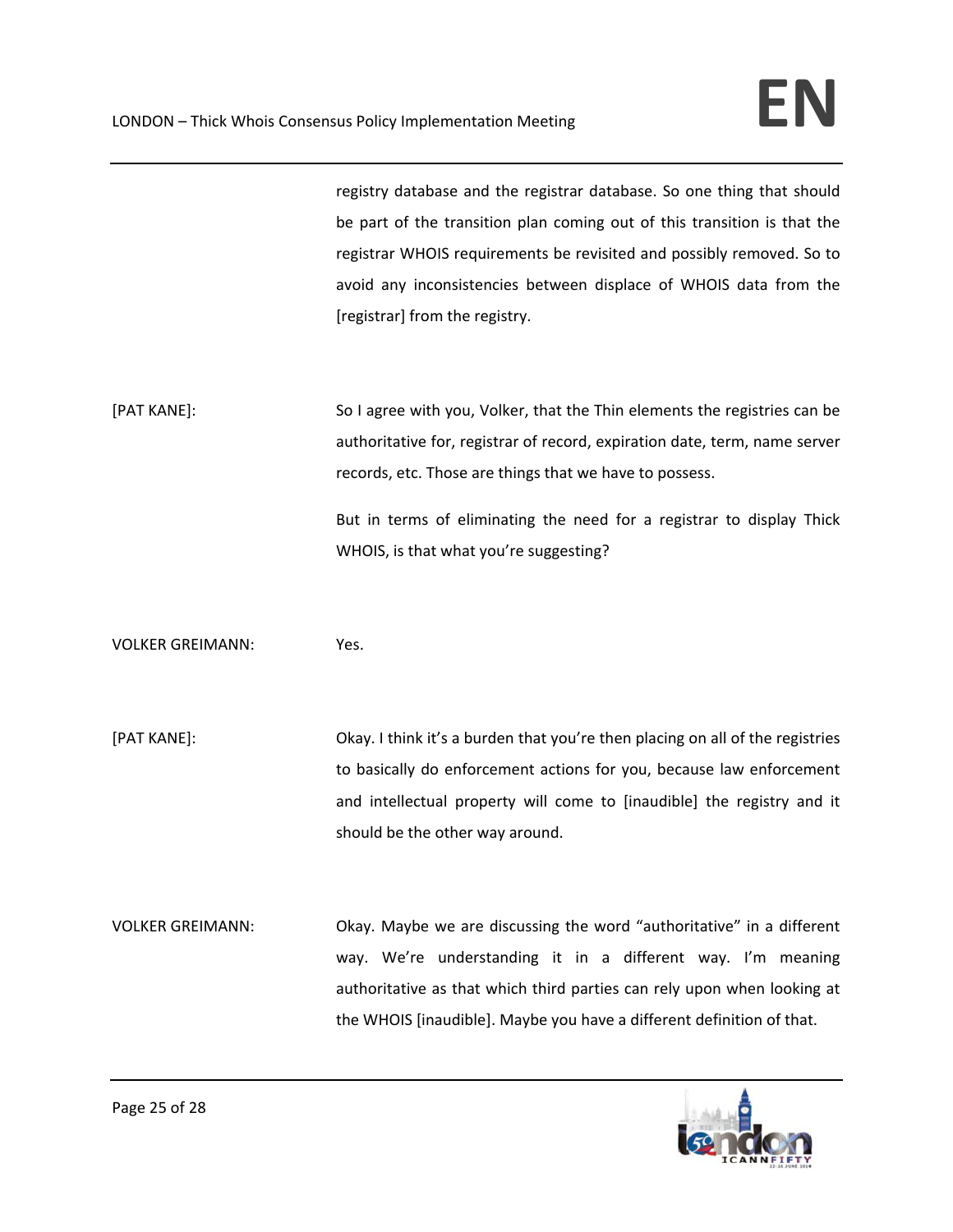[PAT KANE]: Basically, you're right. You can only rely on what we are telling you for the registrant, but a third‐party can only rely on what's in the WHOIS and that's what I see as authoritative.

HAN CHUAN LEE: Marika?

MARIKA KONINGS: I just wanted to point out that the working group actually didn't look at this issue of authoritativeness quite extensively and it's actually in the report that speaks about this. And also I think the difference between in looking at the accuracy or who is responsible for making sure that the information is there and who holds it at the end of the day. So it may be worth looking at that, but the working group did conclude that – believe that currently is not creating any significant issues. There was no need to actually change the current environment, whether it's a specific policy or around the aspect of who has authoritative data. But again, that may be something you may want to further review based on the discussions that the working group had on that topic.

HAN CHUAN LEE: Thank you, Marika. Any comments from the remote participation? Anything? No, okay. So we'll move onto the next slide. Sorry, one more slide.

> This is the next steps from this meeting. So I'll ask the IRT to complete the review of the Thick WHOIS Implementation Plan and schedule, and please let us have your comments via the mailing list so it is recorded.

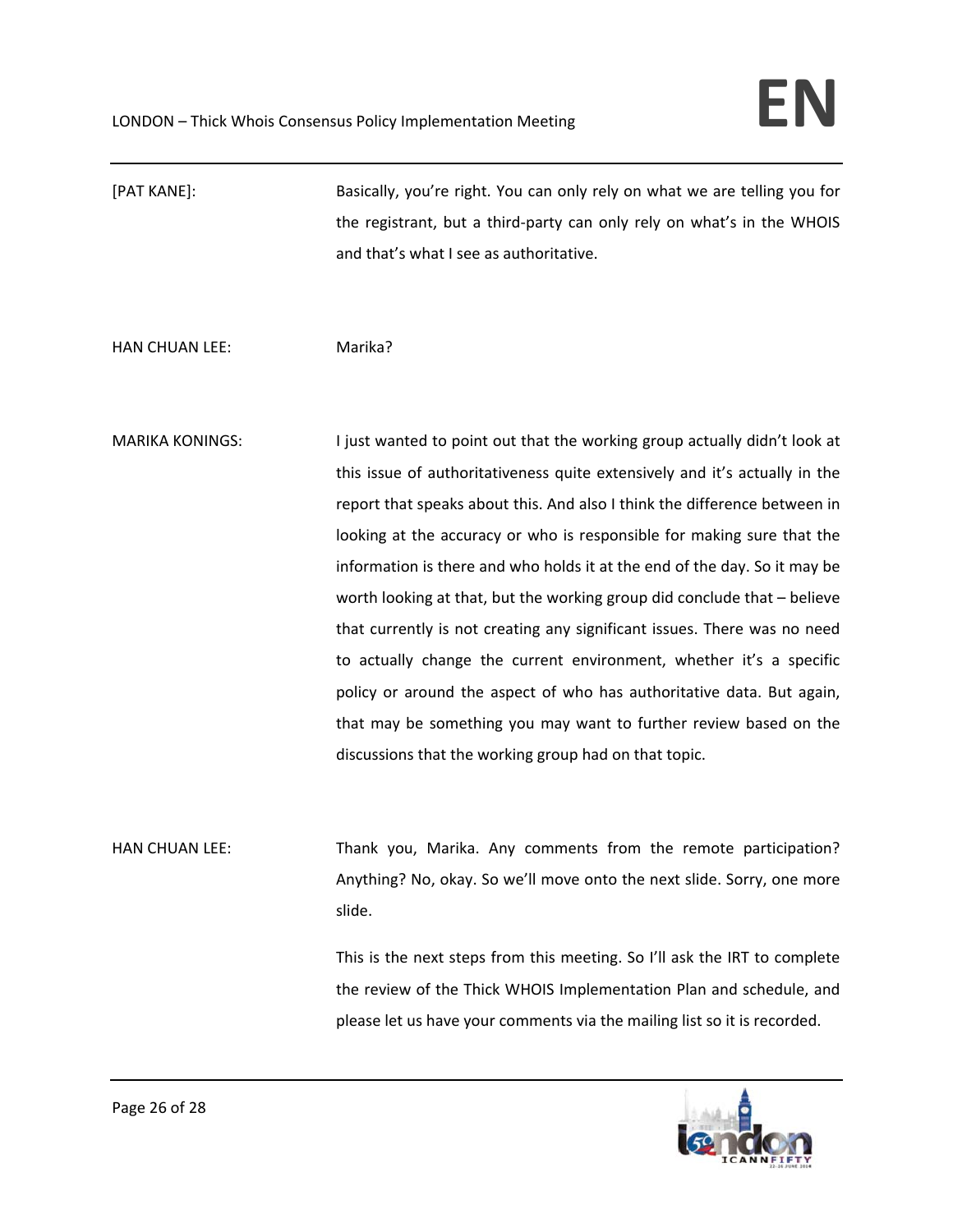We're looking at after the other comments have been received, hopefully by the end of July, we should be able to finalize the Implementation Plan shortly after that and then we can start to [inaudible]. I'll be going through the mailing list to actually fixed the regular meeting times with you.

- JOE WALDREN: I may have missed that, but is the Implementation Plan only being reviewed by the IRT or is that going to receive any kind of public review?
- HAN CHUAN LEE: So we will post it on our website not for public comment, but we'll be posting up mainly review by the IRT.

JOE WALDREN: I'm not sure I got the answer correct.

HAN CHUAN LEE: The review will only be carried by IRT.

JOE WALDREN: So will this Implementation Plan be published to the community or will it only be circulated and held within the IRT?

HAN CHUAN LEE: It will first complete review and comments by the IRT first before it gets published to the public.